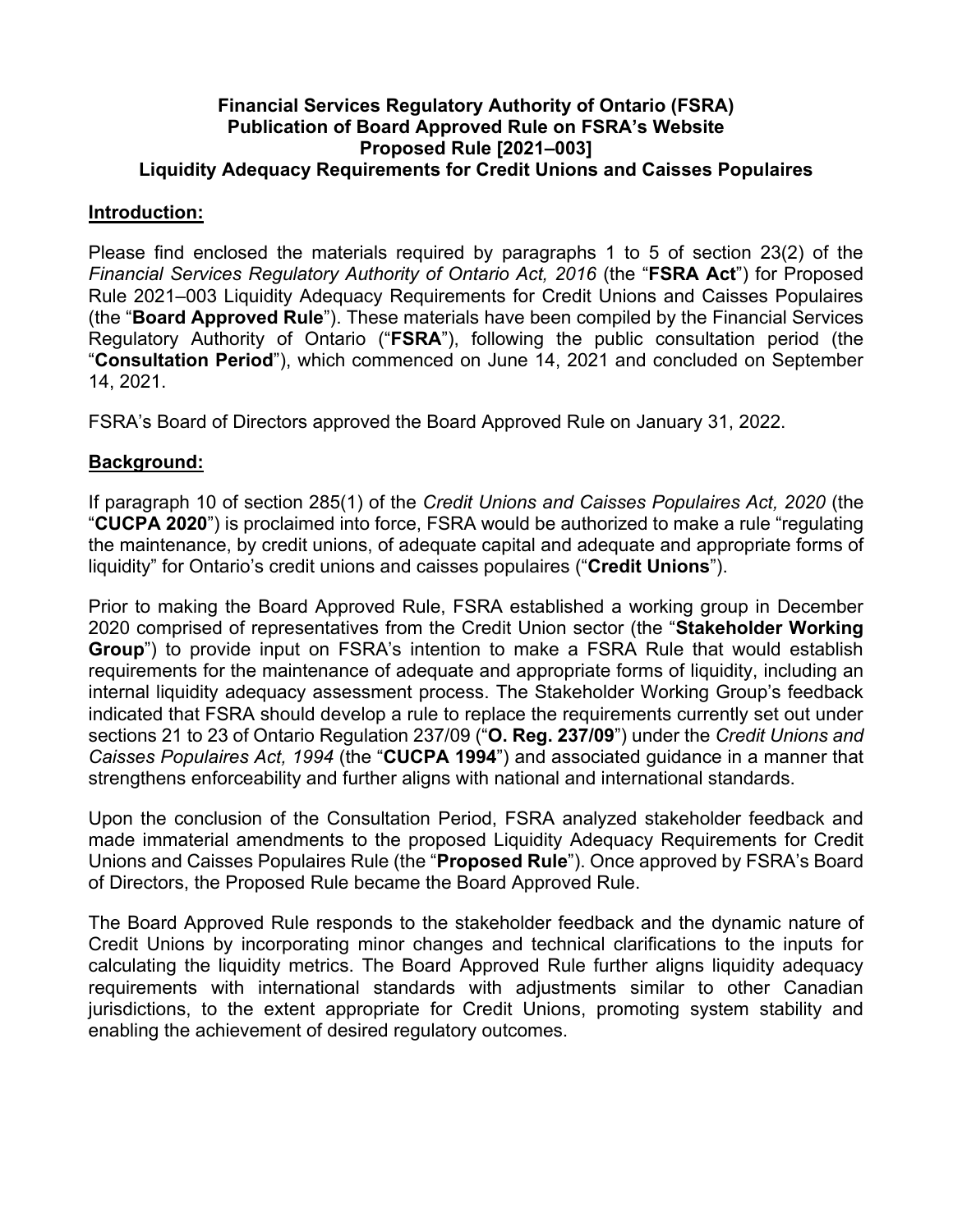# **Delivery to the Minister of Finance:**

The Board Approved Rule and materials required by paragraphs 1 to 3 of section 23(1) of the FSRA Act were delivered to The Honourable Peter Bethlenfalvy, M.P.P (the "**Minister**") on February 1, 2022.

If the Minister approves the Board Approved Rule, then pursuant to section 24(1) of the FSRA Act, the Board Approved Rule will come into force on the date that paragraph 10 of section 285(1) of the CUCPA 2020 comes into force.

# **No Action Taken by the Minister:**

If the Minister does not approve, reject or return the Board Approved Rule to FSRA for further consideration within 60 days after the Board Approved Rule is delivered to the Minister, then:

- If paragraph 10 of section 285(1) of the CUCPA 2020 is proclaimed in force 75 or more days after the Board Approved Rule is delivered to the Minister, then in accordance with section 12(1) of the Board Approved Rule and section 24(2)(a) of the FSRA Act, the Board Approved Rule will come into force on the date that paragraph 10 of section 285(1) of the CUCPA 2020 is proclaimed in force.
- If paragraph 10 of section 285(1) of the CUCPA 2020 is proclaimed in force less than 75 days after the Board Approved Rule is delivered to the Minister, then in accordance with section 24(2)(c) of the FSRA Act, the Board Approved Rule will come into force on the date that is 75 days after the Board Approved Rule was delivered to the Minister.

# **Statement of Substance and Purpose:**

The legislative liquidity requirements in sections 84 and 85 of the CUCPA 1994 and sections 21 to 23 of O. Reg. 237/09 require that Credit Unions maintain adequate and appropriate forms of liquidity and establish and adhere to liquidity policies.

In 2017 and 2018, Deposit Insurance Corporation of Ontario ("**DICO**") released a set of liquidity guidance based on Basel III standards, released by the Basel Committee on Banking Supervision in 2010. These standards detail expectations on prudent liquidity management and stress testing. On January 1, 2021, the set of DICO liquidity guidance was updated and reissued as FSRA guidance.

Sections 84 and 85 of the CUCPA 1994 will no longer be in force if sections 77 and 78 of the CUCPA 2020 come into force. The Board Approved Rule would have force of law and supplant sections 21 to 23 of O. Reg. 237/09.

In the Board Approved Rule, FSRA is aligning its regulatory approach with the requirements in other jurisdictions as well as international best practices. The purpose of the Board Approved Rule is to articulate the methodology that Credit Unions must use to calculate its liquidity requirements and the principles-based expectations for Credit Unions to maintain adequate and prudent liquidity. Full adherence with these requirements may not apply in times of stress (meaning operating in circumstances where a Credit Union is subject to one or more material adverse financial or economic conditions).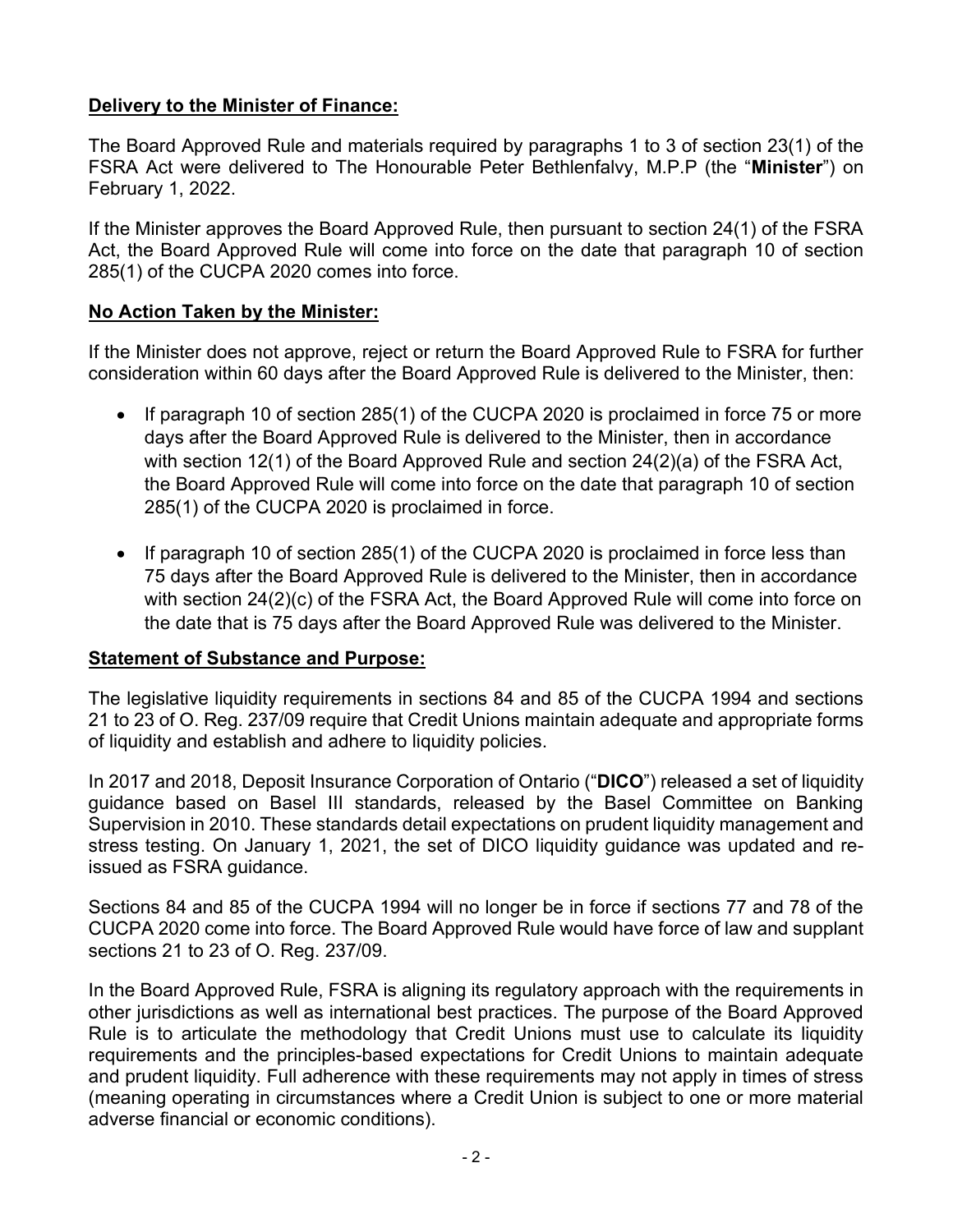# **Written Comments Received and Responses to Significant Concerns:**

In accordance with paragraphs 4 and 5 of section 23(2) of the FSRA Act, FSRA is required to publish on its website a summary of written comments received and FSRA's responses to significant issues and concerns brought to FSRA's attention during the Consultation Period.

Please refer to [FSRA's website](https://www.fsrao.ca/board-approved-draft-liquidity-adequacy-credit-unions-and-caisses-populaires-requirements-rule-summary-stakeholders-feedback-and-fsras-responses) for a summary of written comments received and FSRA's responses to significant issues and concerns raised during the Consultation Period.

### **Immaterial Amendments made to the Proposed Rule:**

Throughout the Consultation Period, FSRA received stakeholder submissions and, in response, FSRA made immaterial amendments to the Proposed Rule. As the amendments made to the Proposed Rule are immaterial, FSRA is not required to publish an additional notice of change for a second consultation period, which would have been required by section 22(7) of the FSRA Act if FSRA had proposed material changes.

A summary of the amendments made by FSRA includes:

- Stylistic and non-substantive amendments, including the consolidation of related provisions;
- Alignment with national and international standards in a manner appropriate for Credit Unions; and
- Minor changes and technical clarifications to the inputs for calculating liquidity metrics.

# **Board Approved Rule:**

The Board Approved Rule in English is attached as Appendix A, and the Board Approved Rule in French is attached as Appendix B.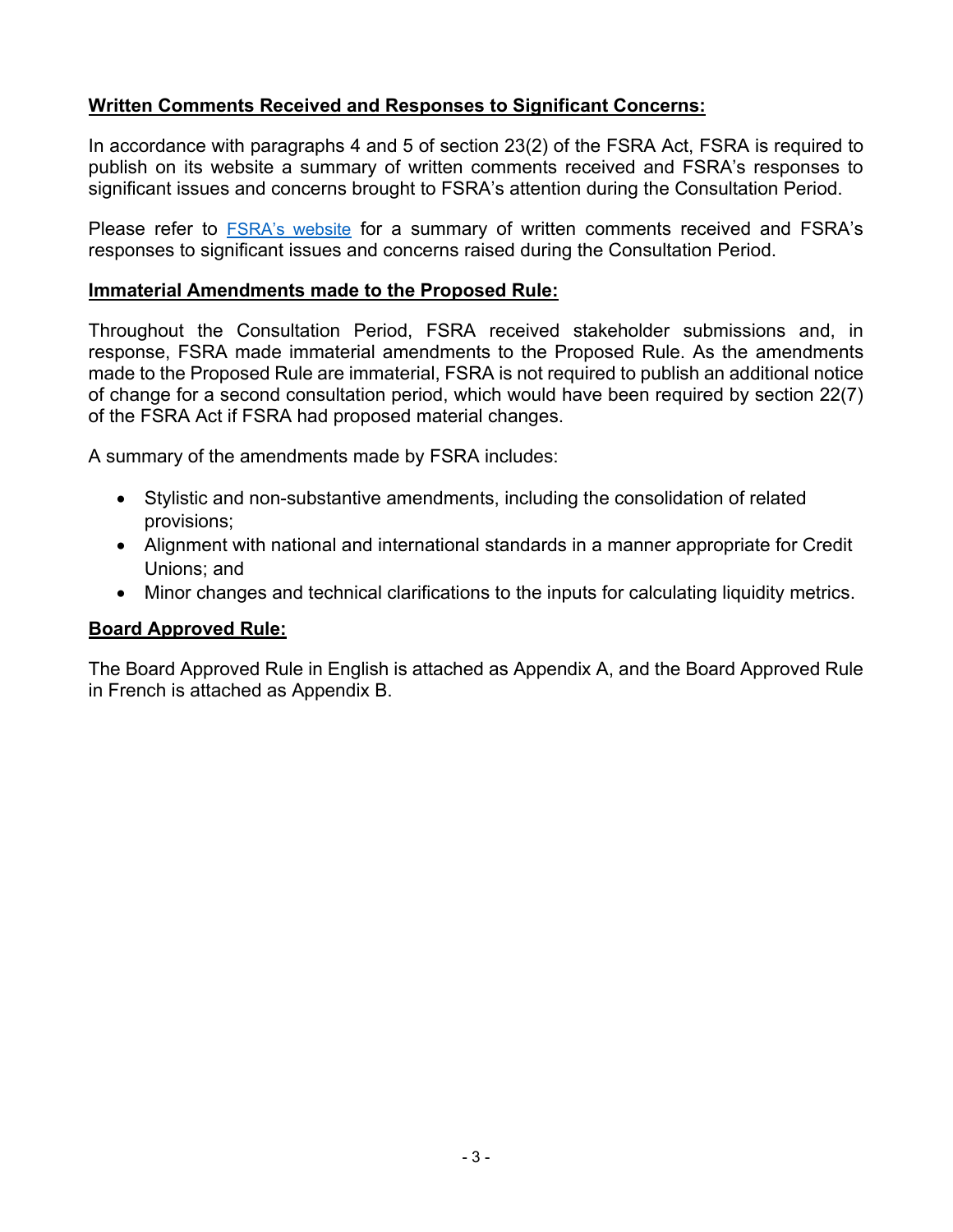### **FINANCIAL SERVICES REGULATORY AUTHORITY OF ONTARIO**

#### **Rule 2021 - 003**

#### **Liquidity Adequacy Requirements for Credit Unions and Caisses Populaires**

#### **1. Interpretation**

1(1) In this Rule,

- (i) "Act" means the *Credit Unions and Caisses Populaires Act, 2020* ;
- (ii) "appropriate" in respect of a credit union means appropriate for the structure, size, complexity, risk profile and liquidity risk exposures of a credit union;
- (iii) "available stable funding" has the meaning given to it in subsection  $6(5)$ ;
- (iv) "brokered deposit" means a retail deposit obtained from a person who is not a member or from an entity that is not a subsidiary or affiliate of the credit union or is a deposit that is acquired through a deposit agent;
- (v)  $\qquad$  "cash inflow" has the meaning given to it in subsection  $7(5)$ ;
- (vi) "cash outflow" has the meaning given to it in subsection [7\(13\)](#page-29-0);
- (vii) "Central 1" means Central 1 Credit Union;
- (viii) "committed line of credit: commercial/corporate (undrawn)" means the balance of an undrawn committed credit or liquidity facility extended by the credit union to a person or entity that is not a financial institution, an individual or a small business depositor;
- (ix) "committed line of credit: retail and small business (undrawn)" means the balance of an undrawn committed credit or liquidity facility extended by the credit union to an individual or a small business depositor;
- $(x)$  "cumulative cash inflows" has the meaning given to it in subsection  $7(4)$ ;
- $(xi)$  "cumulative cash outflows" has the meaning given to it in subsection  $7(12)$ ;
- (xii) "designated credit rating organization" has the meaning given to it in the *Securities Act*;
- (xiii) "encumbered" regarding an asset of a credit union means that the asset is subject to a legal, regulatory, contractual or other restriction on the ability of the credit union to liquidate, sell, transfer, or assign the asset, including a pledge, whether explicit or implicit, to secure, collateralise or credit-enhance a transaction;
- (xiv) "established relationship" includes a relationship between a credit union and a depositor if the depositor also has a loan, line of credit or investment with the credit union;
- (xv) "expected cash inflow" has the meaning given to it in subsection [5\(13\);](#page-14-0)
- (xvi) "expected cash outflow" has the meaning given to it in subsection [5\(8\);](#page-11-0)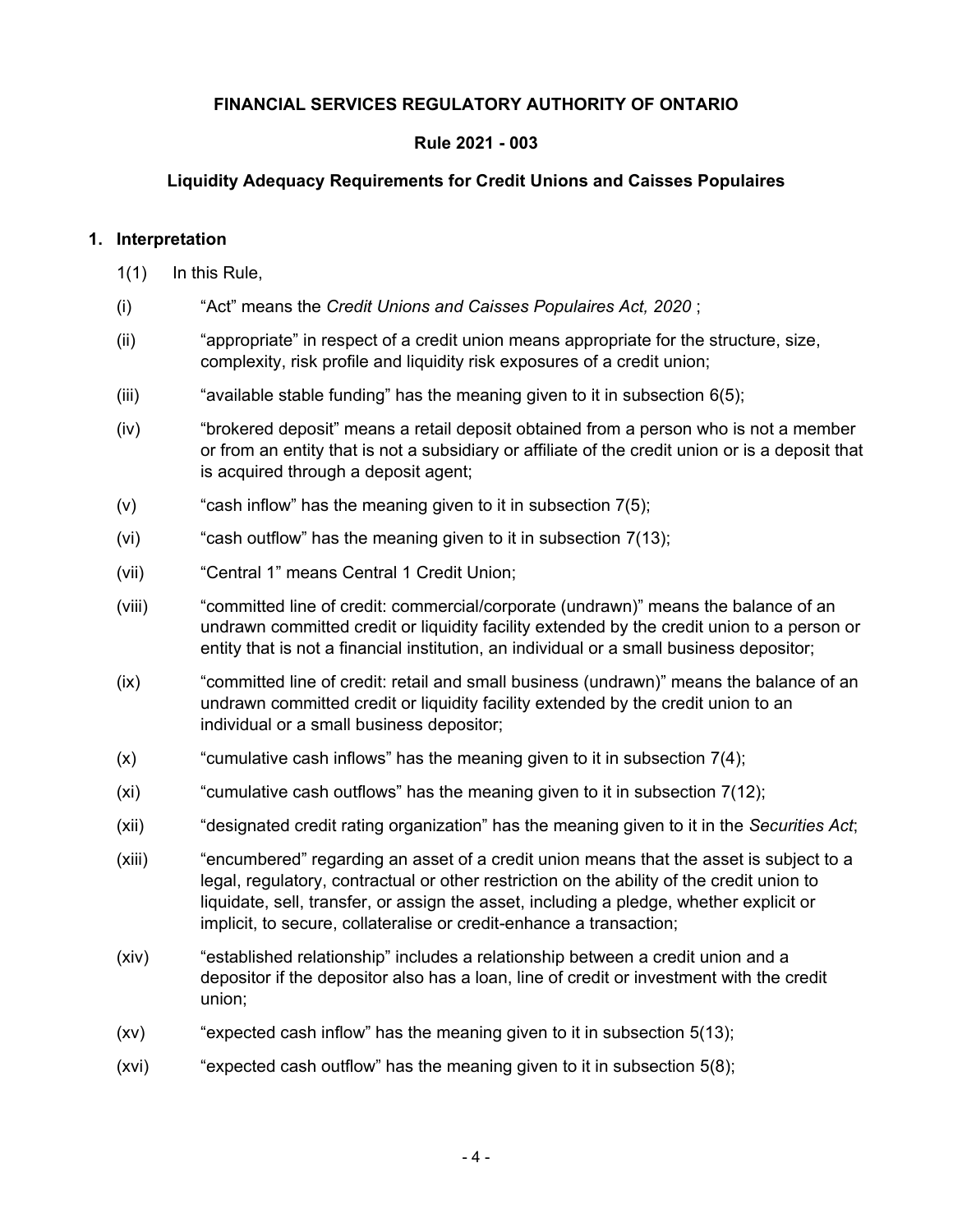- (xvii) "freely transferred" or "freely transferring" means that an asset of a subsidiary can be transferred to a credit union without any regulatory, legal, tax, accounting or other reason that would hinder the transfer of the asset;
- (xviii) "guarantee allocation room" means the amount of qualifying residential mortgages that can be sold by an entity into the NHA MBS securitization programme, as determined by the Canada Mortgage Housing Corporation established under the *Canada Mortgage and Housing Corporation Act* (Canada);
- (xix) "guarantee or letter of credit" means a trade-related obligation directly underpinned by the movement of goods or the provision of services, including: (i) an outstanding documentary trade letter of credit, (ii) a documentary and clean collection, (iii) an import bill, (iv) an export bill, and (v) an outstanding guarantee directly related to a trade finance obligation, such as a shipping guarantee, but specifically excludes a lending commitment, such as a direct import or export financing for an entity that is not a financial institution;
- (xx) "high quality liquid assets" or "HQLA" has the meaning given to it in subsection [4\(1\)](#page-8-0);
- (xxi) "insured deposit" means insurable deposits as defined in Ontario regulation **21/xx [name]**;
- (xxii) "Level 1 assets" has the meaning given to it in subsection [4\(3\)](#page-8-0);
- (xxiii) "Level 2 assets" has the meaning given to it in subsection [4\(5\)](#page-8-0);
- $(xxi)$  "Level 2A asset" has the meaning given to it in subsection  $4(7)$ ;
- (xxv) "Level 2B asset" has the meaning given to it in subsection [4\(9\);](#page-9-0)
- (xxvi) "liquid asset" means an asset of the credit union that can be readily converted into cash using the credit union's existing capabilities with the asset losing little to no market value;
- $(xxvii)$  "liquidity coverage ratio" has the meaning given to it in subsection  $5(1)$ ;
- (xxviii) "marketable" means, with respect to an asset of the credit union, that the asset can be readily purchased or sold to others;
- (xxix) "maturing", "maturity" or "maturity date" means the date on which payment is due on a loan, security or other financial instrument or when a security may be called or redeemed at the option of the lender;
- $(xxx)$  "net cash outflows" has the meaning given to it in subsection  $5(6)$ ;
- $(xxxi)$  "net cumulative cash flow" has the meaning given to it in subsection  $7(1)$ ;
- $(x)$  "net stable funding ratio" has the meaning given to it in subsection  $6(1)$ ;
- (xxxiii) "NHA MBS" means a mortgage-backed security issued under the *National Housing Act*  (Canada) or by an approved private mortgage insurer under the *Protection of Residential Mortgage or Hypothecary Insurance Act* (Canada);
- (xxxiv) "non-financial institution" means an entity that is not a financial institution;
- (xxxv) "non-operational deposit" means unsecured wholesale funding that is a deposit or another extension of unsecured funding but not an operational deposit from an entity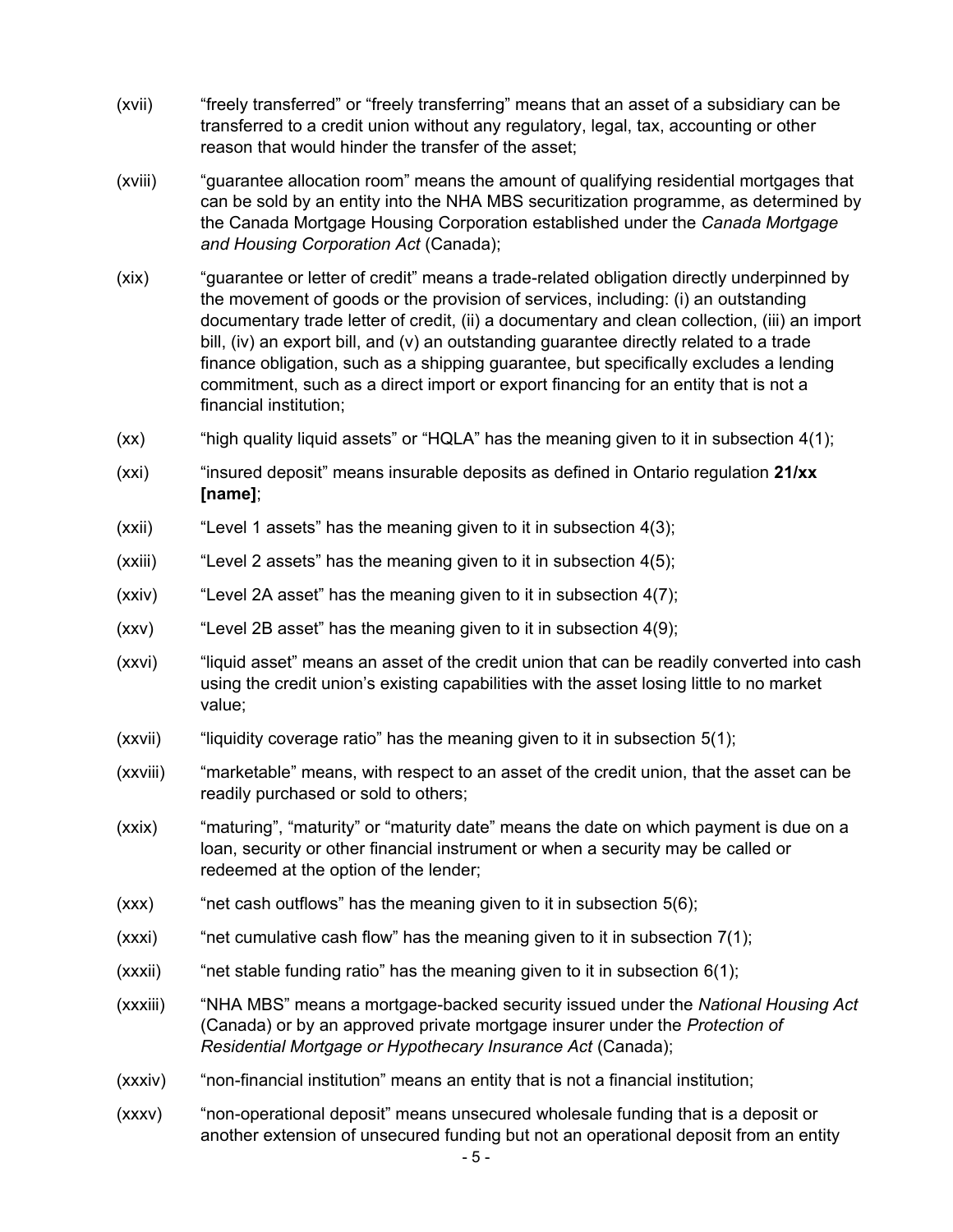that is not a sovereign, central bank, multilateral development bank, or public sector enterprise depositor;

- (xxxvi) "operational deposit" means unsecured wholesale funding made by an entity that is not a sovereign, central bank, multilateral development bank, or public sector enterprise depositor of the credit union,
	- (a) that facilitates the depositor's access and ability to use payment and settlement systems and otherwise make payments; and
	- (b) for which the credit union provides clearing, custody or cash management activities if,
		- (i) the depositor relies on the credit union to perform these services to fulfill the depositor's normal banking activities,
		- (ii) these services are provided under an agreement with the depositor,
		- (iii) the deposit is a by-product of the underlying services provided by the credit union and not sought out in the wholesale funding market in the sole interest of offering interest income, and
		- (iv) the deposit is held in a specifically designated account and priced without giving an economic incentive to the depositor (not limited to paying market interest rates) to leave any excess funds in the account;
- (xxxvii) "performing loans" are loans that are not more than 90 days delinquent;
- (xxxviii) "public sector enterprise" has the meaning given to it in Authority Rule 2021 002, *Capital Adequacy Requirements for Credit Unions and Caisses Populaires*;
- $(xxxix)$  "required stable funding" has the meaning given to it in subsection  $6(8)$ ;
- (xl) "retail deposit" means a deposit made with the credit union by a person who is a retail member or small business member of a credit union;
- (xli) "secured wholesale funding" includes a liability or general obligation of the credit union that is secured by legal rights to specifically designated assets owned by the credit union and includes a repo transaction;
- (xlii) "senior management" means the following members of management,
	- (a) the chief executive officer of a credit union,
	- (b) individuals who are responsible for the overall management of a material business or function of a credit union, including that of a subsidiary,
	- (c) the heads of the oversight functions of a credit union,
	- (d) other executives who have a functional reporting line directly to the board or chief executive officer of a credit union, and
	- (e) any other individuals that the board of a credit union designates to be part of that credit union's senior management;
- (xliii) "small business" means a small business that is managed as a retail exposure by the credit union, provided that the total aggregated funding, excluding all residential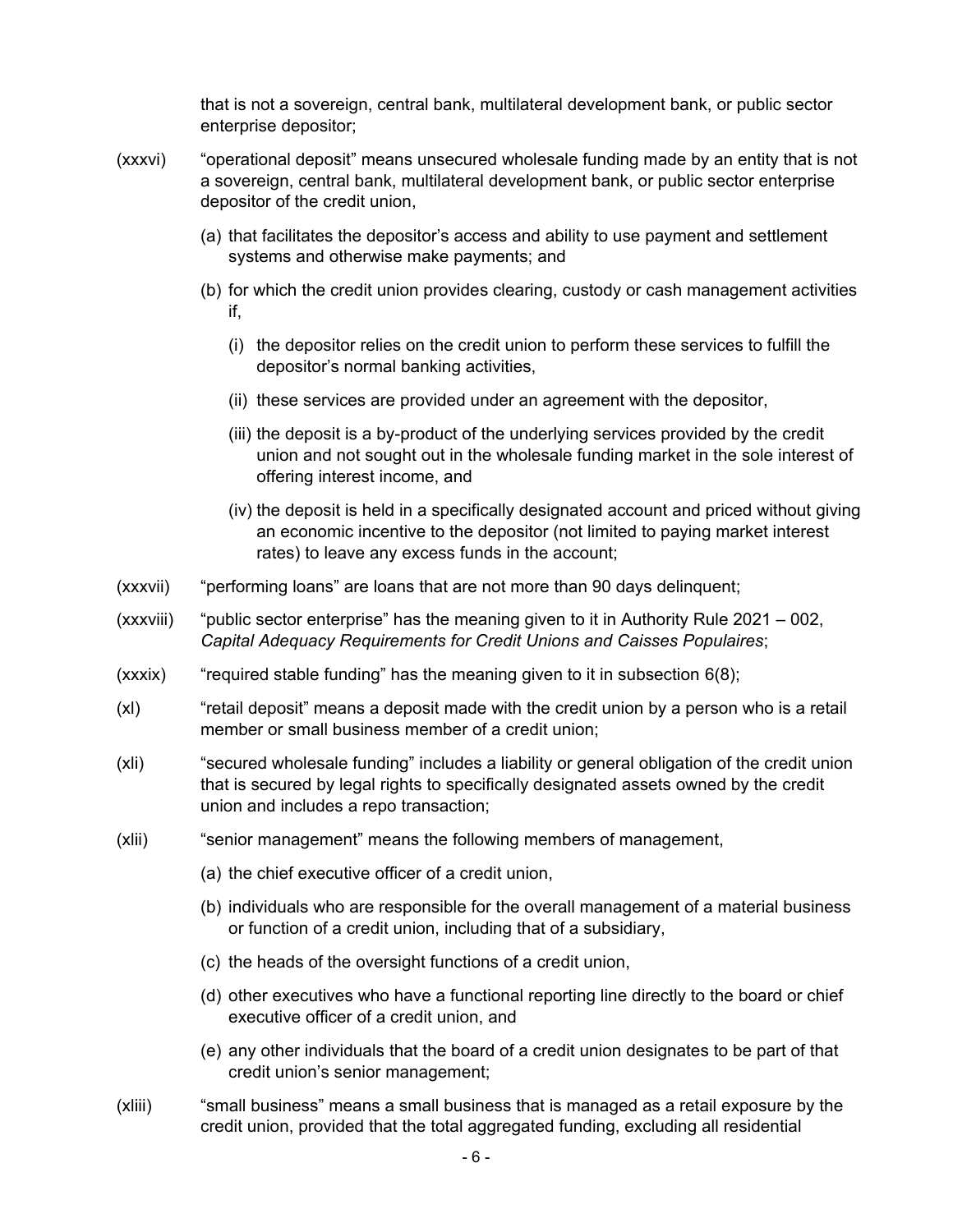mortgage exposures, provided by the credit union to the small business and connected persons to it is less than \$2 million;

- (xliv) "term deposit" means a deposit that the depositor has no legal right to withdraw until the maturity of the deposit or where a withdrawal prior to maturity of the deposit results in a penalty that is materially greater than the loss incurred by the credit union because of such a withdrawal;
- (xlv) "third-party liquidity service provider" includes an asset manager, custodian or trustee of the credit union's liquid assets;
- (xlvi) "Tier 1 capital" has the meaning given to it in the Authority Rule 2021 002, *Capital Adequacy Requirements for Credit Unions and Caisses Populaires*;
- (xlvii) "Tier 2 capital" has the meaning given to it in the Authority Rule 2021 002, *Capital Adequacy Requirements for Credit Unions and Caisses Populaires*;
- (xlviii) "time of stress" means that a credit union is operating in conditions where it is subject to one or more material adverse financial or economic conditions;
- $(x$ lix) "total available stable funding" has the meaning given to it in subsection  $6(4)$ ;
- (I) "total expected cash inflows" has the meaning given to it in subsection  $5(12)$ ;
- (Ii) "total expected cash outflows" has the meaning given to it in subsection  $5(7)$ ;
- (iii) "total Level 1 assets" has the meaning given to it in subsection  $4(2)$ ;
- (iiii) "total Level 2A assets" has the meaning given to it in subsection  $4(6)$ ;
- (liv) "total Level 2B assets" has the meaning given to it in subsection  $4(8)$ ;
- (Iv) "total required stable funding" has the meaning given to it in subsection  $6(7)$ ;
- (lvi) "transactional account" includes any credit union account used for automatic regular deposits of salaries, pensions or other depositor sources of income;
- (lvii) "uncommitted line of credit: commercial/corporate (undrawn)" means the balance of an undrawn credit or liquidity facility that the credit union provides to a person or entity that is not a financial institution, an individual or a small business depositor if the credit union has the legal right and practical ability to unconditionally revoke the undrawn portion of the facility;
- (lviii) "uncommitted line of credit: retail and small business (undrawn)" means the balance of an undrawn credit or liquidity facility that the credit union provides to a retail or a small business depositor if the credit union has the legal right and practical ability to unconditionally revoke the undrawn portion of the facility;
- (lix) "unencumbered" regarding an asset of a credit union means that the asset is not subject to any legal, regulatory, contractual or other restriction on the ability of the credit union to liquidate, sell, transfer, or assign the asset, including a pledge, whether explicit or implicit, to secure, collateralise or credit-enhance any transaction;
- (lx) "uninsured deposit" means a deposit that is not an insurable deposit as defined in Ontario regulation 21/**xx [name]**; and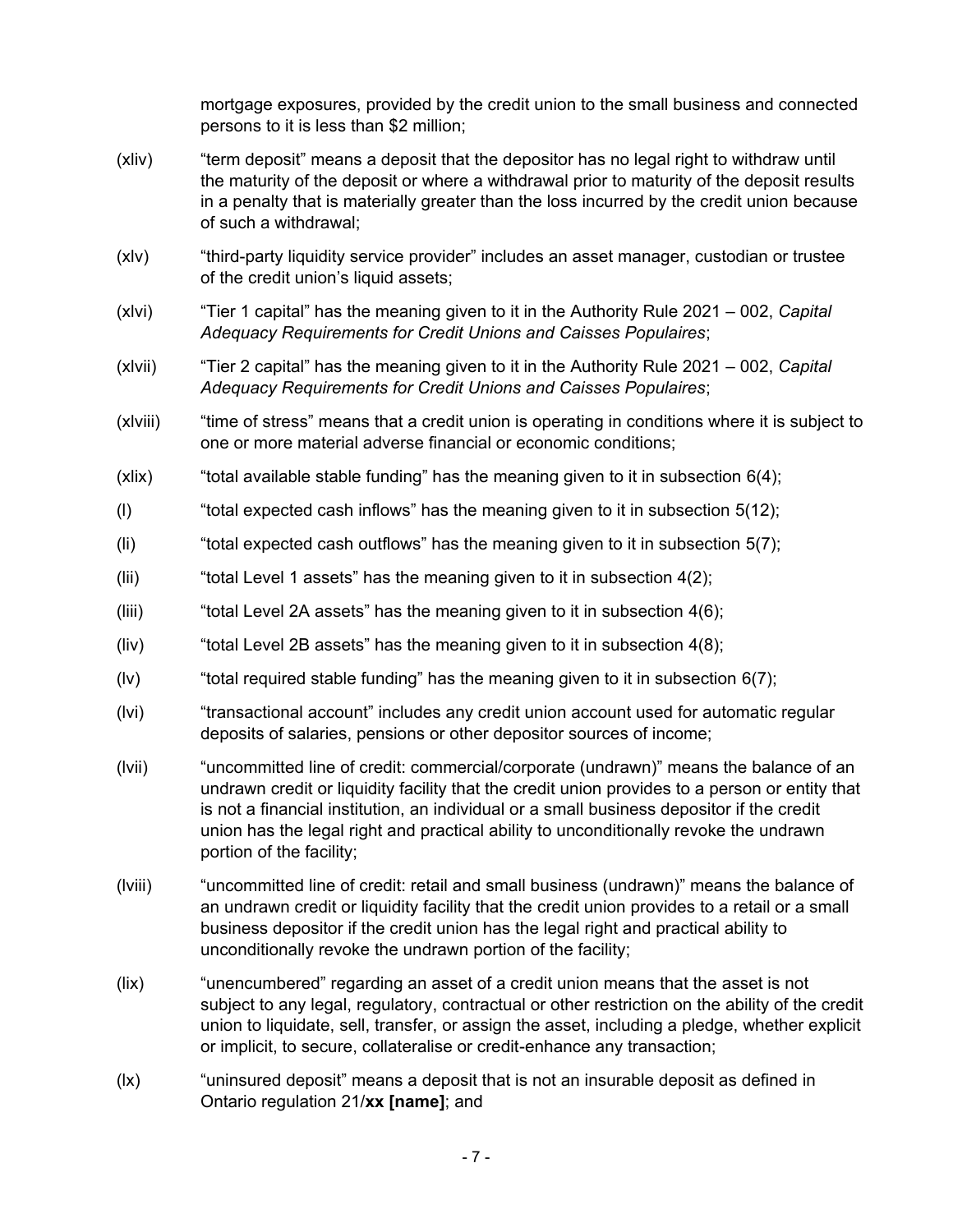- <span id="page-7-0"></span>(lxi) "unsecured wholesale funding" means any liability or general obligation, including a deposit, that a credit union owes to any person or entity that is not collateralised or secured by legal rights of the lender to specifically designated assets of the credit union, but specifically excludes all derivative contracts.
- 1(2) In addition to subsection 1(1), if a term or phrase used in this Rule is defined in the Act, that definition applies for the purposes of this Rule.

#### **2. Scope**

- 2(1) In this Rule, unless stated otherwise and except as specified by the Chief Executive Officer pursuant to subsection 177(5) of the Act, the amount of an asset or liability is its value as it would appear in the consolidated financial statements of the credit union if the financial statements were prepared as of the date of calculation.
- 2(2) This Rule applies to every credit union in determining whether it has adequate and appropriate forms of liquidity, and, subject to subsection 2(3), requires the assets and liabilities of the credit union, its affiliates and its subsidiaries to be considered on a consolidated basis.
- 2(3) A credit union must,
- (i) not consolidate the assets and liabilities of a subsidiary or affiliate if the credit union has identified a barrier that prevents the credit union from freely transferring liquid assets from the credit union subsidiary or affiliate to the credit union;
- (ii) report to the credit union's board all barriers in paragraph  $2(3)(i)$  and each subsidiary and affiliate that the credit union will not consolidate because of these barriers; and
- (iii) report to the Authority each subsidiary and affiliate the credit union is excluding pursuant to paragraph 2(3)(ii) and explain to the Authority why the credit union is not consolidating the assets and liabilities of each subsidiary and affiliate in the credit union's report.
- 2(4) The Chief Executive Officer may, by order pursuant to section 206 of the Act, require a credit union to consolidate the assets and liabilities of any subsidiary or affiliate that the credit union has excluded pursuant to subsection 2(3) subject to any terms the Chief Executive Officer considers appropriate if the Chief Executive Officer considers that the credit union is not complying with subsection 2(3).

# **3. Proportionality**

- 3(1) The senior management and board of a credit union with less than \$500 million in assets, if they take appropriate compensating actions and implement controls to allow the credit union to appropriately manage the credit union's liquidity risk, may determine that the credit union shall not,
- (i) calculate its net stable funding ratio, in which case section [6](#page-16-0) does not apply to that credit union;
- (ii) calculate its net cumulative cash flow, in which case section [6\(16\)](#page-21-0) does not apply to that credit union;
- (iii) report its net stable funding ratio, in which case section [9\(2\)](#page-33-0) does not apply to that credit union;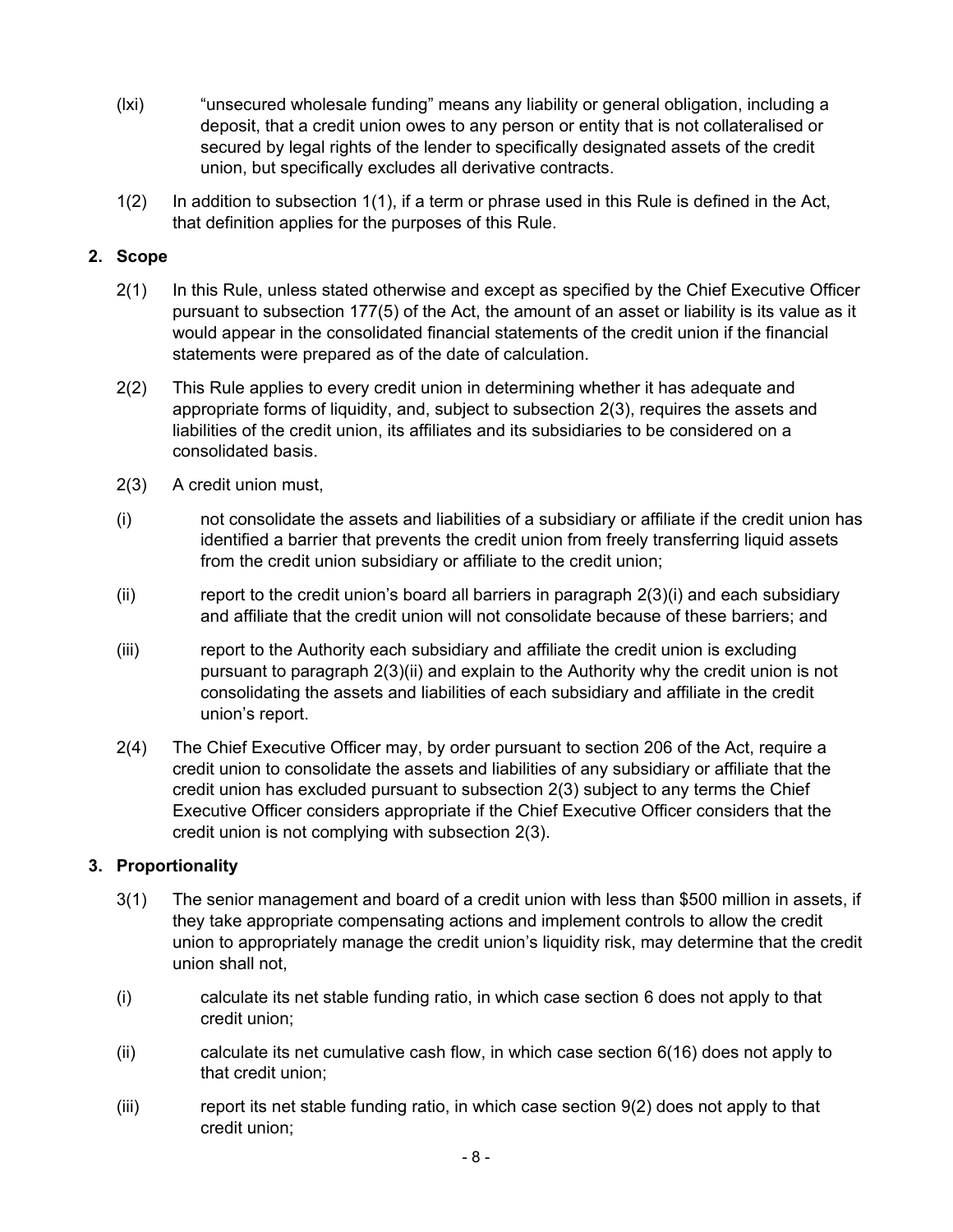- <span id="page-8-0"></span> $(iv)$  report its net cumulative cash flow, in which case section  $9(3)$  does not apply to that credit union; and
- (v) implement an internal liquidity adequacy assessment process, in which case section [10](#page-33-0) does not apply to that credit union.

### **4. High Quality Liquid Assets**

- 4(1) High quality liquid assets, or HQLA, means the sum of total Level 1 assets and Level 2 assets.
- 4(2) Total Level 1 assets means the sum of the credit union's Level 1 assets.
- 4(3) Level 1 asset means the amount of an unencumbered asset of a credit union described as a balance sheet asset type in column two of Table 1 that the credit union owns on the day it calculates its liquidity coverage ratio, irrespective of the residual maturity of the asset, less a percentage of the value of that asset equal to the haircut specified at the intersection of column three of Table 1 and the row of column two of Table 1 for that balance sheet asset type.

| <b>Category</b> | <b>Balance Sheet Asset Type</b>                                                                                                                                                                                                                                                                                                                                                                                 | <b>Haircut</b> |
|-----------------|-----------------------------------------------------------------------------------------------------------------------------------------------------------------------------------------------------------------------------------------------------------------------------------------------------------------------------------------------------------------------------------------------------------------|----------------|
| Level           | Cash on hand.                                                                                                                                                                                                                                                                                                                                                                                                   | 0%             |
| 1 asset         | NHA MBS that complies with subsection 4(4).                                                                                                                                                                                                                                                                                                                                                                     | 0%             |
|                 | Marketable security representing a claim or guarantee by<br>a sovereign, central bank, public sector enterprise or<br>multilateral development bank assigned a 0% risk-<br>weighting in Table 2 of Authority Rule 2021 - 002, Capital<br>Adequacy Requirements for Credit Unions and Caisses<br>Populaires including any debt security that can be readily<br>converted into cash through repo or cash markets. | 0%             |
|                 | Central bank reserve (including required reserves and                                                                                                                                                                                                                                                                                                                                                           | በ%             |
|                 | excess reserves).                                                                                                                                                                                                                                                                                                                                                                                               |                |

#### **Table 1 - Level 1 Assets**

- 4(4) A credit union may include an NHA MBS that it has originated, an NHA MBS originated by another issuer, a collateralized mortgage bond or an unencumbered qualifying replacement asset as a Level 1 asset if,
- (i) there is sufficient guarantee allocation room to allow for the re-designation of the replacement NHA MBS as an NHA MBS for sale to the market; or
- (ii) the guarantee fee has been paid at issuance; and
- (iii) the credit union can monetise the NHA MBS in a timely manner.
- 4(5) Level 2 assets means the sum of total Level 2A assets and total Level 2B assets up to a maximum of forty per cent (40%) of HQLA.
- 4(6) Total Level 2A assets means the sum of all Level 2A assets.
- 4(7) Level 2A asset means the difference between,
- (i) the amount of an unencumbered asset of the credit union that is a balance sheet asset type described in column two of Table 2A that the credit union owns on the day the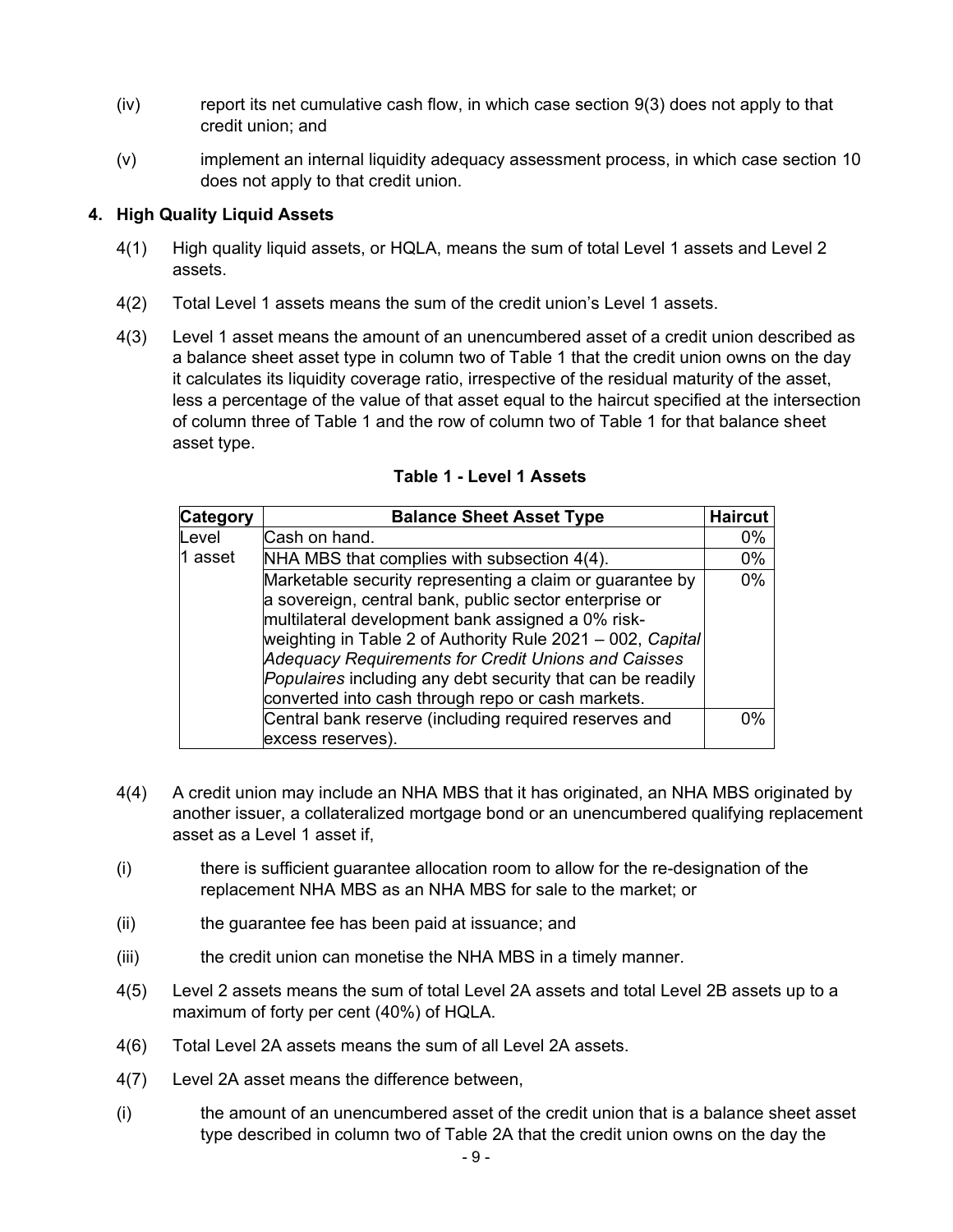credit union calculates its liquidity coverage ratio, irrespective of its residual maturity; and

<span id="page-9-0"></span>(ii) a percentage of the amount of that balance sheet asset type equal to the haircut specified at the intersection of column three of Table 2A and the row in column 2 of Table 2A containing that balance sheet asset type.

| <b>Asset</b><br><b>Category</b> | <b>Balance Sheet Asset Type</b>                                                                                                                                                                                                                                                                                 | <b>Haircut</b> |
|---------------------------------|-----------------------------------------------------------------------------------------------------------------------------------------------------------------------------------------------------------------------------------------------------------------------------------------------------------------|----------------|
| Level 2A<br>asset               | Marketable security representing a claim on or<br>guaranteed by a sovereign, central bank, public sector<br>enterprise or multilateral development bank assigned a<br>20% risk-weighting in Table 2 of Authority Rule 2021 -<br>002, Capital Adequacy Requirements for Credit Unions<br>and Caisses Populaires. | 15%            |
|                                 | Corporate debt security, not issued by a financial<br>institution or any affiliate of a financial institution, that has<br>a long-term credit rating from a designated credit rating<br>organization of at least AA- or an equivalent rating.                                                                   | 15%            |
|                                 | Covered bond, not issued by the credit union or any<br>subsidiary of the credit union, that has a long-term credit<br>rating from a designated credit rating organization of at<br>least AA- or an equivalent rating.                                                                                           |                |
|                                 | Corporate commercial paper, not issued by a financial<br>institution or an affiliate of a financial institution, that has a<br>rating from a designated credit rating organization of at<br>least R-1 or an equivalent rating.                                                                                  |                |

**Table 2A - Level 2A Asset**

- 4(8) Total Level 2B assets means the sum of all Level 2B assets up to a maximum of fifteen per cent (15%) of HQLA.
- 4(9) Level 2B asset means the difference between,
- (i) the amount of an unencumbered asset of a credit union that is a balance sheet asset type described in column two of Table 2B that the credit union owns on the day the credit union calculates its liquidity coverage ratio, irrespective of its residual maturity; and
- (ii) a percentage of the amount of that balance sheet asset type equal to the haircut specified at the intersection of column three of Table 2B and the row of column 2 of Table 2B containing that balance sheet asset type.

|  |  |  |  |  | Table 2B - Level 2B Assets |
|--|--|--|--|--|----------------------------|
|--|--|--|--|--|----------------------------|

| <b>Category</b> | <b>Balance Sheet Asset Type</b>                                                                                    | <b>Haircut</b> |
|-----------------|--------------------------------------------------------------------------------------------------------------------|----------------|
| Level           | Residential mortgage-backed security, that has a long-                                                             | 25%            |
|                 | 2B asset term credit rating from a designated credit rating<br>organization of AA or more or an equivalent rating. |                |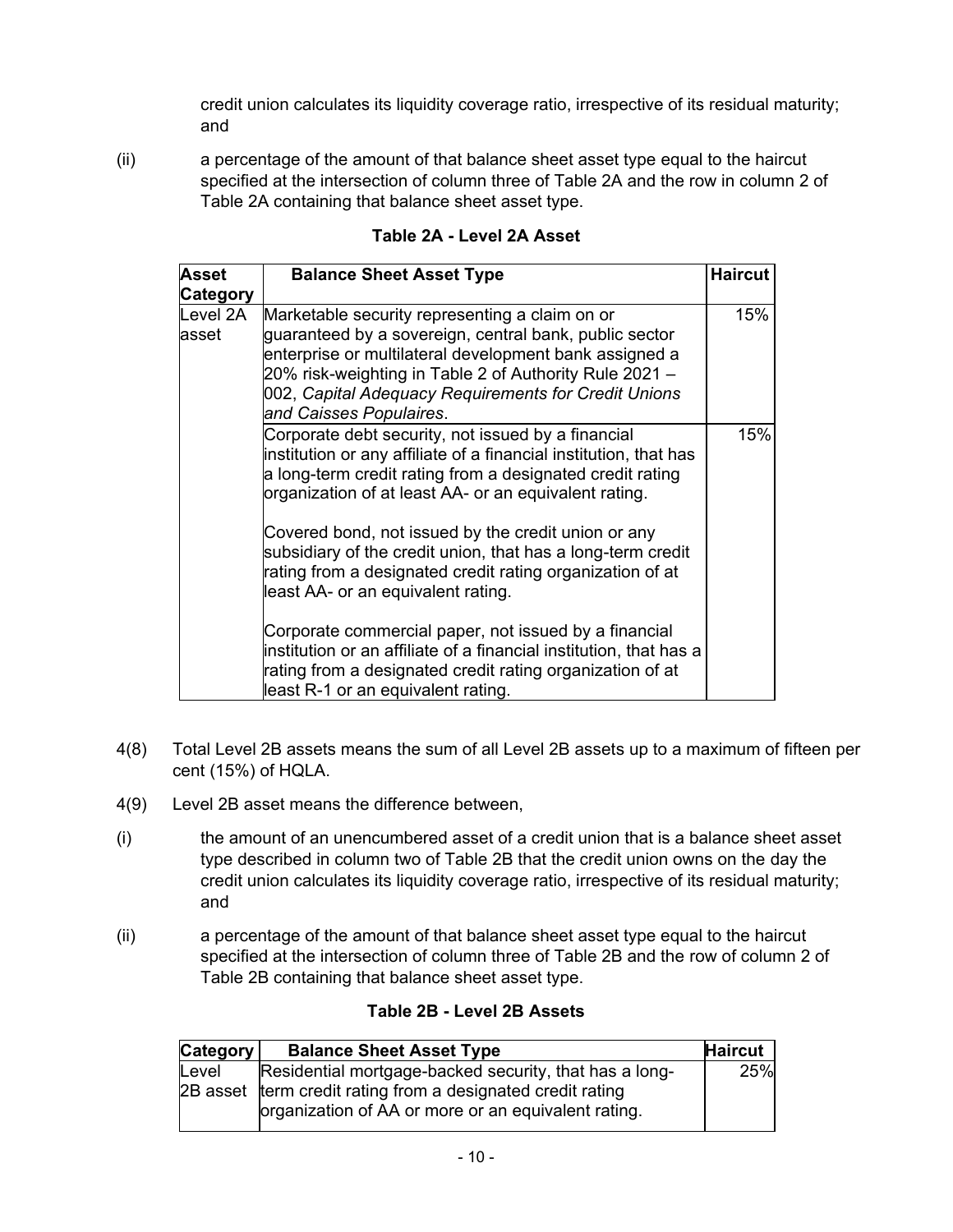<span id="page-10-0"></span>

| Corporate debt security, not issued by a financial<br>institution or any affiliate of a financial institution, that has<br>a long-term credit rating from a designated credit rating<br>organization of less than AA- and better than or equal to<br>BBB- or an equivalent rating. | 50% |
|------------------------------------------------------------------------------------------------------------------------------------------------------------------------------------------------------------------------------------------------------------------------------------|-----|
| Covered bond, not issued by the credit union or any<br>subsidiary of the credit union, that has a long-term credit<br>rating from a designated credit rating organization of less<br>than AA- and better than or equal to BBB- or an equivalent<br>rating.                         |     |
| Corporate commercial paper, not issued by a financial<br>institution or an affiliate of a financial institution, that has a<br>rating from a designated credit rating organization of at<br>least R-2 or an equivalent rating.                                                     |     |
| Common equity share of an issuer included in the<br>S&P/TSX 60 index that is not a financial institution or an<br>laffiliate of a financial institution.                                                                                                                           | 50% |

- 4(10) A credit union must ensure that its HQLA are unencumbered.
- 4(11) A credit union must only include an asset in its HQLA if the asset,
- (i) trades in large, deep and active repo or cash markets characterised by a low level of concentration; and
- (ii) has a proven record as a reliable liquid asset in financial markets, either through repo or sale even during stressed market conditions.
- 4(12) An asset received by a credit union in a reverse repo or a securities financing transaction may be used by a credit union to determine its HQLA if the asset,
- (i) is held by the credit union;
- (ii) has not been re-hypothecated;
- (iii) is legally and contractually available for the credit union to use; and
- (iv) is unencumbered.
- 4(13) A credit union may hold its liquid assets with a third-party liquidity service provider if,
- (i) the board and senior management of the credit union prudently investigate, evaluate and mitigate the risks caused if a credit union uses the third-party liquidity service provider;
- (ii) the credit union obtains an opinion from external legal counsel confirming that the liquid assets held or managed by the third-party liquidity service provider would not be subject to any claim of any creditor of the third-party liquidity service provider, including in the insolvency, bankruptcy or winding-up of the third-party liquidity service provider;
- $(iii)$  the credit union updates the opinion described in paragraph  $4(13)(ii)$  as required, including because of changes to applicable laws or the structure used to hold the credit union's liquid assets, and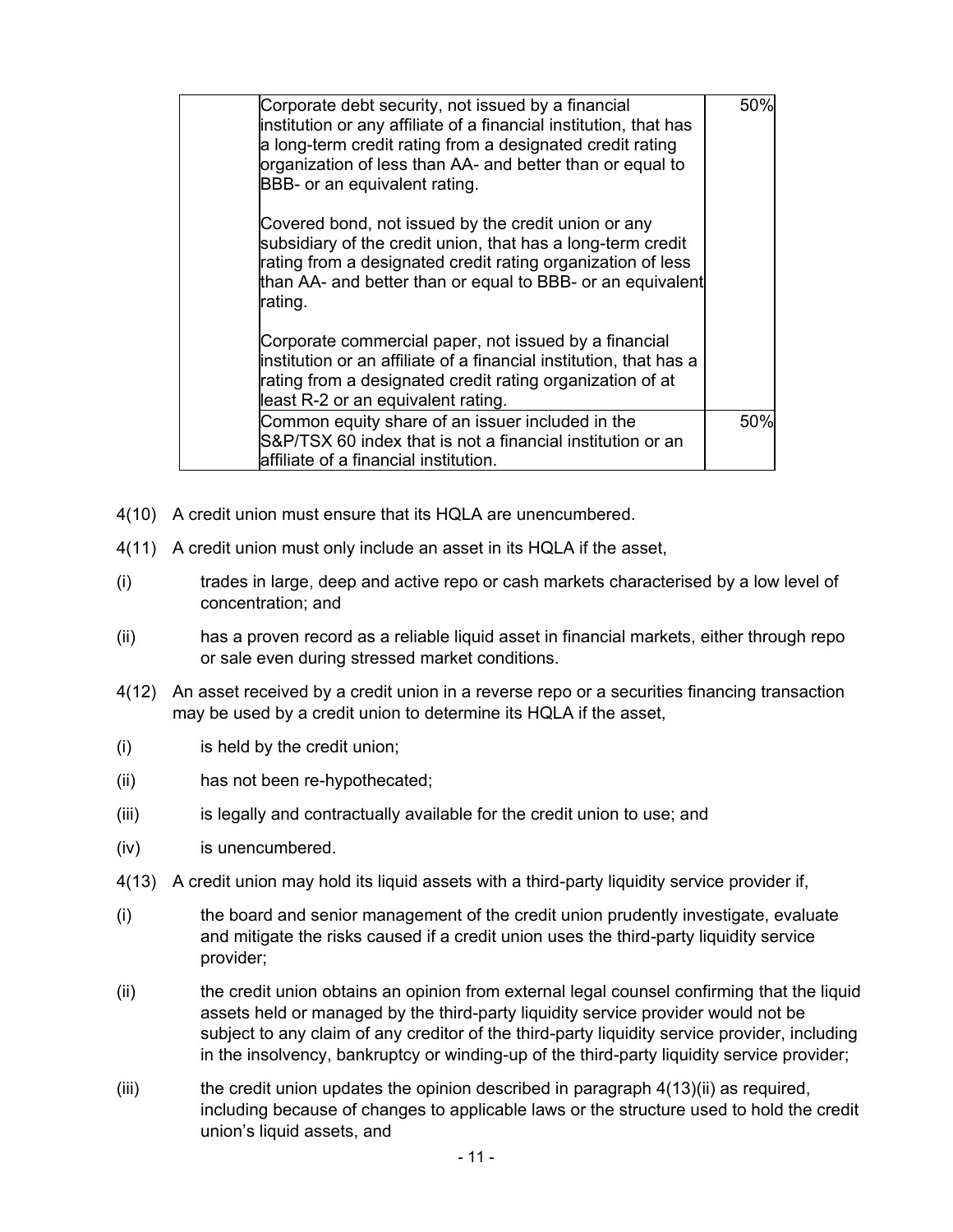<span id="page-11-0"></span> $(iv)$  the credit union provides the opinion described in paragraph  $4(13)(ii)$  and paragraph [4\(13\)\(iii\)](#page-10-0) to the Authority upon request.

### **5. Liquidity Coverage Ratio**

- 5(1) Liquidity coverage ratio means the HQLA of a credit union expressed as a percentage of net cash outflows of a credit union.
- 5(2) Except if the Authority determines pursuant to section 80 of the Act that a lower ratio is appropriate because the credit union is in a time of stress, a credit union must maintain a liquidity coverage ratio of at least one hundred per cent (100%).
- 5(3) A credit union must establish a target liquidity coverage ratio that ensures that the credit union will survive a period of stress greater than 30 days.
- 5(4) A credit union must ensure that it has sufficient HQLA to meet any shortage in cash flow during the 30 days that follow the date on which the credit union's liquidity coverage ratio is calculated.
- $5(5)$  In addition to its obligations in subsections  $5(2)$  and paragraph  $10(2)(i x)$ , a credit union must,
- (i) conduct stress tests to assess the appropriate level of liquidity the credit union must hold beyond the liquidity coverage ratio required in subsection 5(2);
- (ii) develop stress test scenarios that could cause difficulties for specific business activities of the credit union; and
- (iii) develop stress test scenarios that incorporate time periods longer than 30 days.
- 5(6) Net cash outflows means the difference between the total expected cash outflows of a credit union and the lesser of,
- (i) the total expected cash inflows of a credit union less the expected cash inflows from twenty-five per cent (25%) of the deposits held for clearing and settlement purposes at a direct clearer financial institution, or
- (ii) seventy-five per cent (75%) of the total expected cash outflows of a credit union.
- 5(7) Total expected cash outflows means the sum of all expected cash outflows of the credit union.
- 5(8) Subject to subsections [5\(9\)](#page-13-0) to [5\(11\),](#page-14-0) an expected cash outflow means the product of,
- (i) the amount of an outstanding liability or off-balance sheet commitment of the credit union that is,
	- (a) specified as an item in column two of Table 3, and
	- (b) except as otherwise specified in Table 3, maturing or callable within 30 days after the date on which the credit union calculates its liquidity coverage ratio; and
- (ii) a percentage of the amount of that liability or off-balance sheet commitment equal to the run-off rate specified at the intersection of the column three of Table 3 and the row of column three of Table 3 containing the item for that liability or off-balance sheet commitment.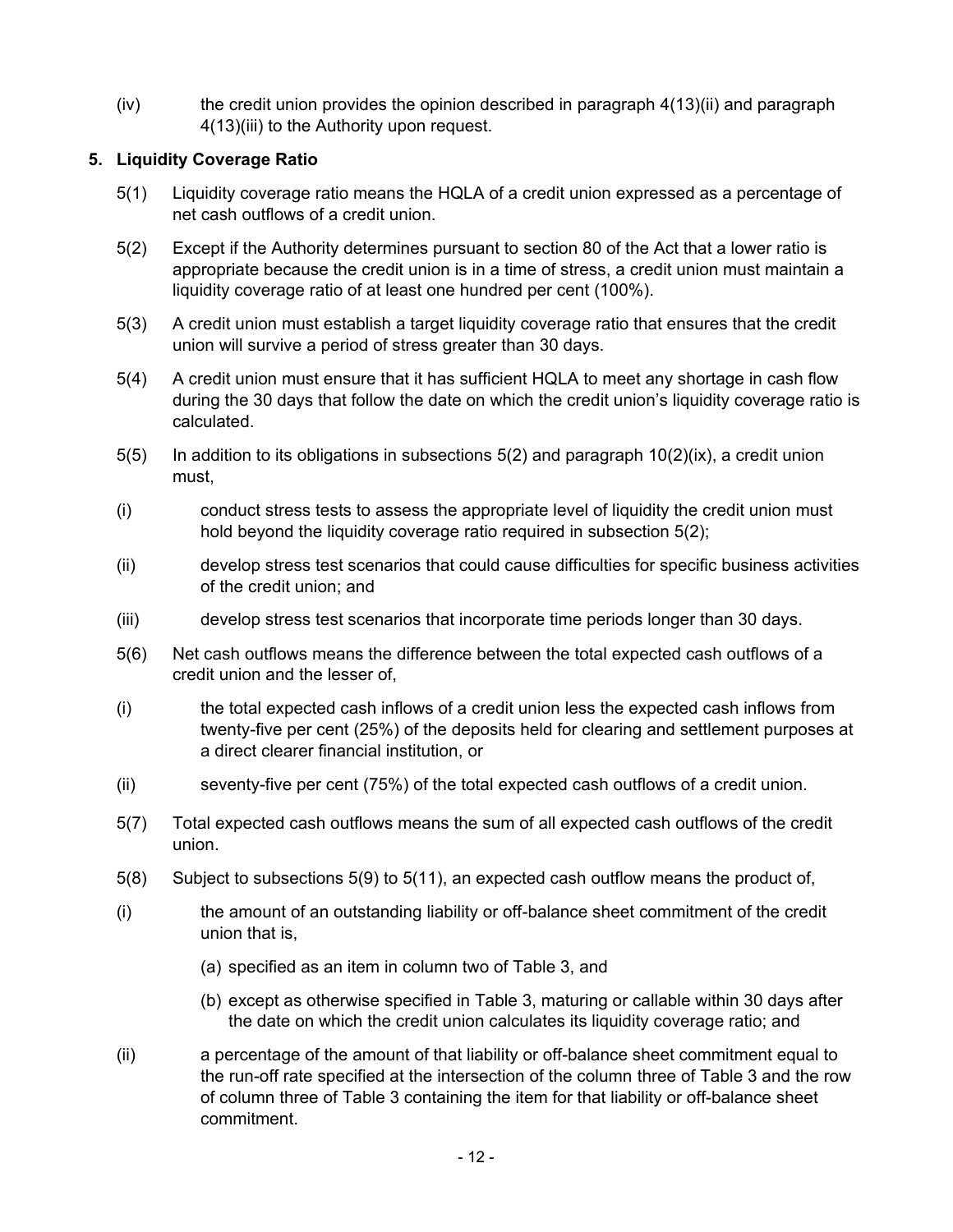**Table 3** 

<span id="page-12-0"></span>

| <b>Expected Cash Outflow</b> |                                                                                                                                                                                                                                                                                                                                                                                    |                        |  |  |
|------------------------------|------------------------------------------------------------------------------------------------------------------------------------------------------------------------------------------------------------------------------------------------------------------------------------------------------------------------------------------------------------------------------------|------------------------|--|--|
| <b>Category</b>              | Item                                                                                                                                                                                                                                                                                                                                                                               | <b>Run-off</b><br>Rate |  |  |
|                              | Retail deposits maturing or callable within 30 days.                                                                                                                                                                                                                                                                                                                               |                        |  |  |
| Stable<br>Deposits           | Retail deposit that is an insured deposit and a term<br>a)<br>deposit with a residual maturity greater than 30 days.                                                                                                                                                                                                                                                               | 0%                     |  |  |
|                              | Retail deposit that is an insured deposit and a retail<br>b)<br>deposit with an established relationship or in a<br>transactional account.                                                                                                                                                                                                                                         | 3%                     |  |  |
|                              | Retail deposit that is an insured deposit not mentioned<br>C)<br>in rows a) to b) of Table 3.                                                                                                                                                                                                                                                                                      | 5%                     |  |  |
| Less Stable<br>Deposits      | Retail deposit that is an uninsured deposit and a term<br>d)<br>deposit.                                                                                                                                                                                                                                                                                                           | 10%                    |  |  |
|                              | Retail deposit that is an uninsured deposit and a<br>e)<br>demand deposit.                                                                                                                                                                                                                                                                                                         | 10%                    |  |  |
|                              | Retail deposit that is a brokered deposit.<br>f)                                                                                                                                                                                                                                                                                                                                   | 10%                    |  |  |
|                              | Retail deposit that is a large deposit.<br>g)                                                                                                                                                                                                                                                                                                                                      | 10%                    |  |  |
|                              | Retail deposit that is a deposit not mentioned in rows<br>h)<br>a) to g) of Table 3, including a trust account.                                                                                                                                                                                                                                                                    | 10%                    |  |  |
|                              | Unsecured wholesale funding maturing or callable within 30 days.                                                                                                                                                                                                                                                                                                                   |                        |  |  |
| Operational                  | Operational deposit that is an insured deposit.<br>i)                                                                                                                                                                                                                                                                                                                              | 5%                     |  |  |
| Deposits                     | Operational deposit that is an uninsured deposit.<br>j)                                                                                                                                                                                                                                                                                                                            | 25%                    |  |  |
| Non-<br>Operational          | Non-operational deposit that is not from a financial<br>k)<br>institution and that is an insured deposit.                                                                                                                                                                                                                                                                          | 20%                    |  |  |
| Deposits                     | Non-operational deposit that is not from a financial<br>I)<br>institution and that is an uninsured deposit.                                                                                                                                                                                                                                                                        | 40%                    |  |  |
|                              | Non-operational deposit and other funding from a<br>m)<br>bank, other financial institution or other entity including<br>borrowing from Central 1, a central or other financial<br>institution that is not secured by specific assets of the<br>credit union.                                                                                                                      | 100%                   |  |  |
|                              | Secured wholesale funding maturing or callable within 30 days                                                                                                                                                                                                                                                                                                                      |                        |  |  |
|                              | Secured wholesale funding with a central bank<br>n)<br>counterparty or secured by Level 1 assets with any<br>counterparty                                                                                                                                                                                                                                                          | 0%                     |  |  |
|                              | o) Secured wholesale funding with any counterparty<br>secured by Level 2A assets.                                                                                                                                                                                                                                                                                                  | 15%                    |  |  |
|                              | p) Secured wholesale funding secured by assets that are<br>not Level 1 assets or Level 2A assets, with a<br>sovereign, development bank, or public sector<br>enterprise, claims against which are assigned a 20% or<br>lower risk-weighting in Table 2 of Authority Rule 2021<br>002, Capital Adequacy Requirements for Credit Unions<br>and Caisses Populaires as a counterparty. | 25%                    |  |  |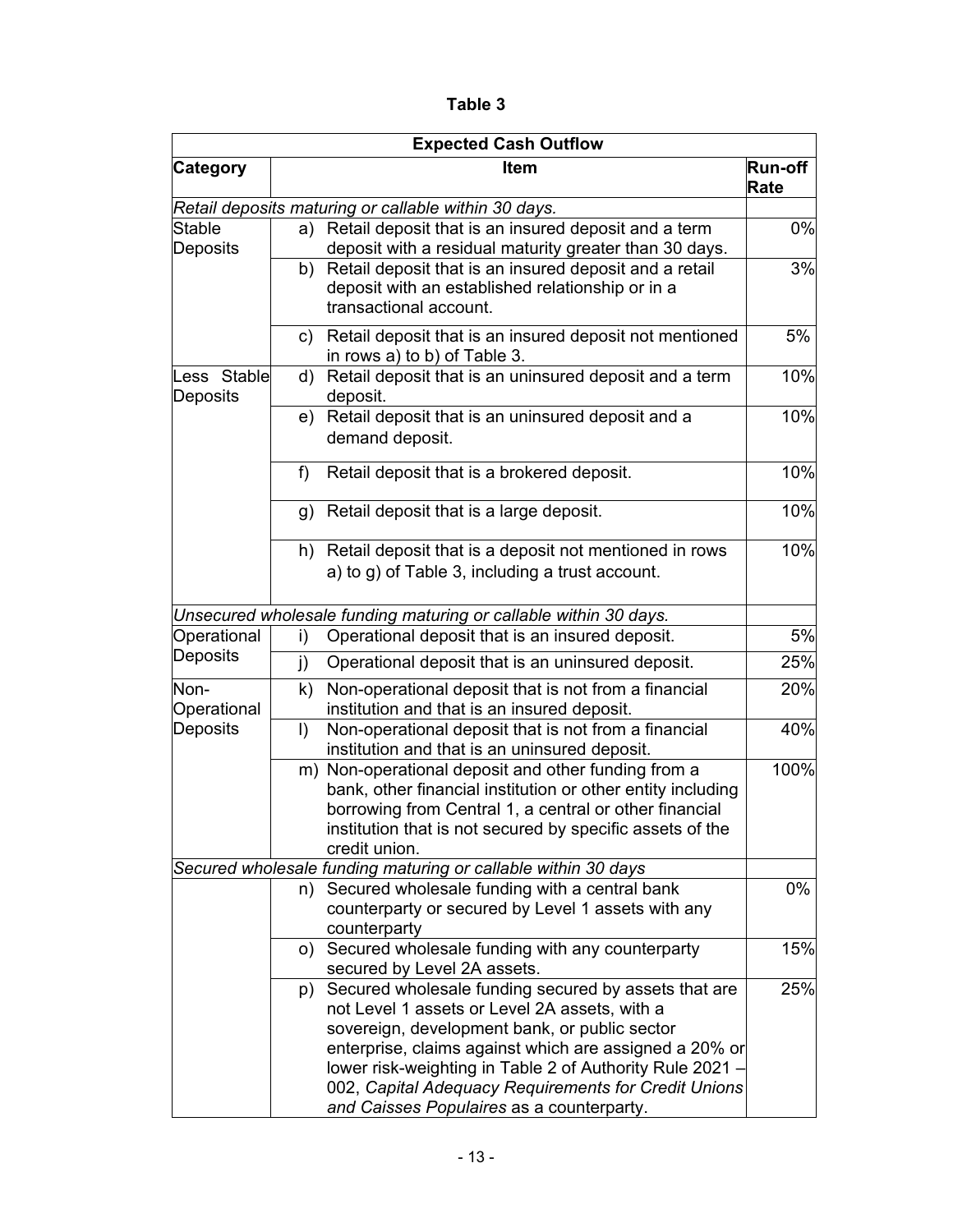<span id="page-13-0"></span>

|                       | q) Secured wholesale funding secured by residential<br>mortgage backed securities that are Level 2B assets.                                                                                                              | 25%  |
|-----------------------|--------------------------------------------------------------------------------------------------------------------------------------------------------------------------------------------------------------------------|------|
|                       | Secured wholesale funding secured by Level 2B<br>r)<br>assets other than residential mortgage-backed<br>securities.                                                                                                      | 50%  |
|                       | s) A secured wholesale funding transaction not<br>mentioned in rows n) to r), including borrowing from<br>Central 1, a central or other financial institution that is<br>secured by specific assets of the credit union. | 100% |
| Other funding sources |                                                                                                                                                                                                                          |      |
|                       | Derivative.<br>t)                                                                                                                                                                                                        | 5%   |
|                       | u) Guarantee or letter of credit.                                                                                                                                                                                        | 5%   |
|                       | Committed line of credit - retail and small business<br>V)<br>(undrawn).                                                                                                                                                 | 5%   |
|                       | w) Committed line of credit - commercial/corporate<br>undrawn).                                                                                                                                                          | 10%  |
|                       | Uncommitted line of credit - retail and small business<br>X)<br>undrawn).                                                                                                                                                | 2%   |
|                       | Uncommitted line of credit - commercial/corporate<br>y)<br>undrawn).                                                                                                                                                     | 5%   |

- 5(9) When calculating an expected cash outflow pursuant to subsection [5\(8\)](#page-11-0),
- (i) if a credit union can use more than one item in column two of Table 3 to describe a liability or off-balance sheet commitment, the credit union must report the amount of the liability or off-balance sheet commitment using the item with the highest run-off rate specified in column three of Table 3;
- (ii) a credit union may use amounts from its most recent financial statements, pro-rated to the 30-day period that follows the calculation of its liquidity coverage ratio to calculate the amount of the credit union's outstanding liabilities and off-balance sheet commitments in Table 3;
- (iii) if a credit union allows a depositor to withdraw an insured deposit that is a term deposit without applying any penalty, even if the depositor has no legal right to withdraw, the credit union must report the deposit using row [c\)](#page-12-0) of Table 3;
- (iv) if a credit union cannot identify if a retail deposit that is an insured deposit is a deposit with an established relationship or in a transactional account, the credit union must report the deposit using row [c\)](#page-12-0) of Table 3;
- (v) if a credit union cannot identify if a retail deposit is an insured deposit, the credit union must report the deposit as an uninsured deposit in rows [d\)](#page-12-0) to [h\)](#page-12-0) of Table 3; and
- (vi) a credit union must include each liability or off-balance sheet commitment of the credit union to fund a subsidiary or affiliate that the credit union has not consolidated pursuant to subsection [2\(3\)](#page-7-0) if the credit union has an obligation to fund the subsidiary or affiliate.
- 5(10) When calculating an expected cash outflow pursuant to subsection [5\(8\)](#page-11-0),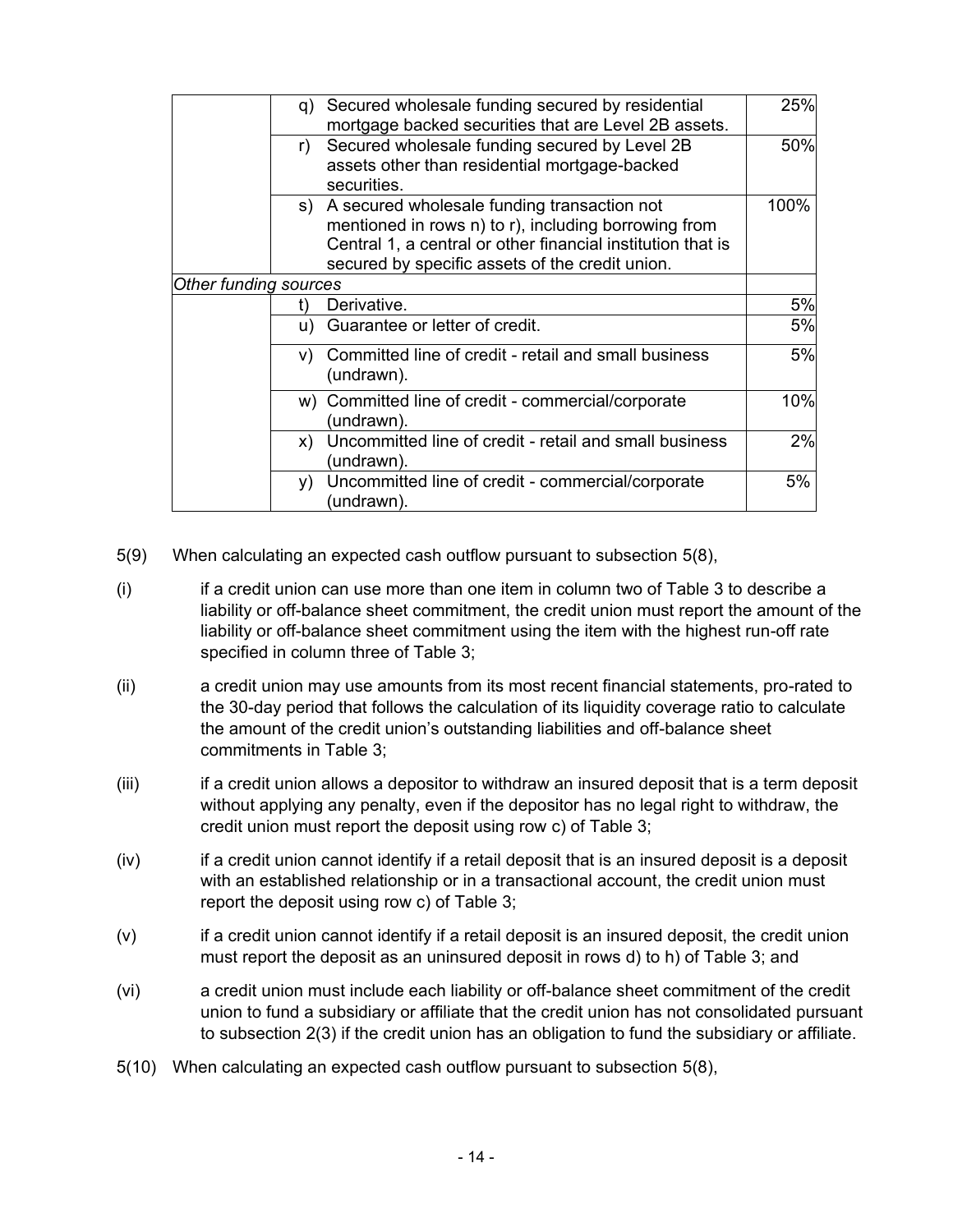- <span id="page-14-0"></span>(i) a credit union must include any derivative-related cash outflow at its expected contractual payment date in accordance with the valuation methodology that the credit union uses for the derivative;
- (ii) a credit union may calculate cash flows for derivatives with a counterparty on a net basis, where cash inflows offset cash outflows, if the credit union has a netting agreement with that counterparty;
- (iii) a credit union must assume that an option will be exercised if it is 'in the money' for the purchaser of the option;
- (iv) a credit union must not count a cash inflow or cash outflow from a derivative more than once; and
- (v) if a credit union collateralizes a derivative payment with HQLA, the credit union must calculate the outflow for the derivative payment net of any corresponding inflow from the collateral provided to the credit union if the credit union can legally and operationally re-use the collateral in new cash raising transactions once the collateral is received.
- 5(11) A credit union must report a direct import or export financing for an entity that is not a financial institution as a committed line of credit: commercial/corporate (undrawn) in row [w\)](#page-13-0) Table 3.
- 5(12) Total expected cash inflows means the sum of all expected cash inflows.
- 5(13) Subject to subsections [5\(14\)](#page-15-0) and [5\(15\),](#page-15-0) expected cash inflow means the product of,
- (i) the outstanding balance of a contractual receivable of the credit union that is,
	- (a) specified as a balance sheet item in column two of Table 4, and
	- (b) available to, paid or payable to the credit union, or maturing or callable by the credit union within 30 days after the date on which the credit union calculates its liquidity coverage ratio; and
- (ii) a percentage of that contractual receivable equal to the run-off rate specified at the intersection of the third column of Table 4 and the row of Table 4 containing the balance sheet item type for that contractual receivable.

|            | <b>Expected Cash Inflow</b>                             |          |
|------------|---------------------------------------------------------|----------|
| Asset      | <b>Balance Sheet Item</b>                               | Run-     |
| Category   |                                                         | off Rate |
| Maturing   | Payment from a maturing reverse repurchase or<br>a)     | $0\%$    |
| reverse    | securities borrowing agreement that is secured by Level |          |
| repurchase | 1 assets.                                               |          |
| юr         | Payment from a maturing reverse repurchase or<br>b)     | 15%      |
| securities | securities borrowing agreement that is secured by Level |          |
| borrowing  | 2A assets.                                              |          |
| agreement  | c) Payment from a maturing reverse repurchase or        | 25%      |
|            | securities borrowing agreement that is secured by       |          |
|            | assets that are not Level 1 assets or Level 2A assets,  |          |
|            | with a sovereign, development bank, or public sector    |          |

#### **Table 4**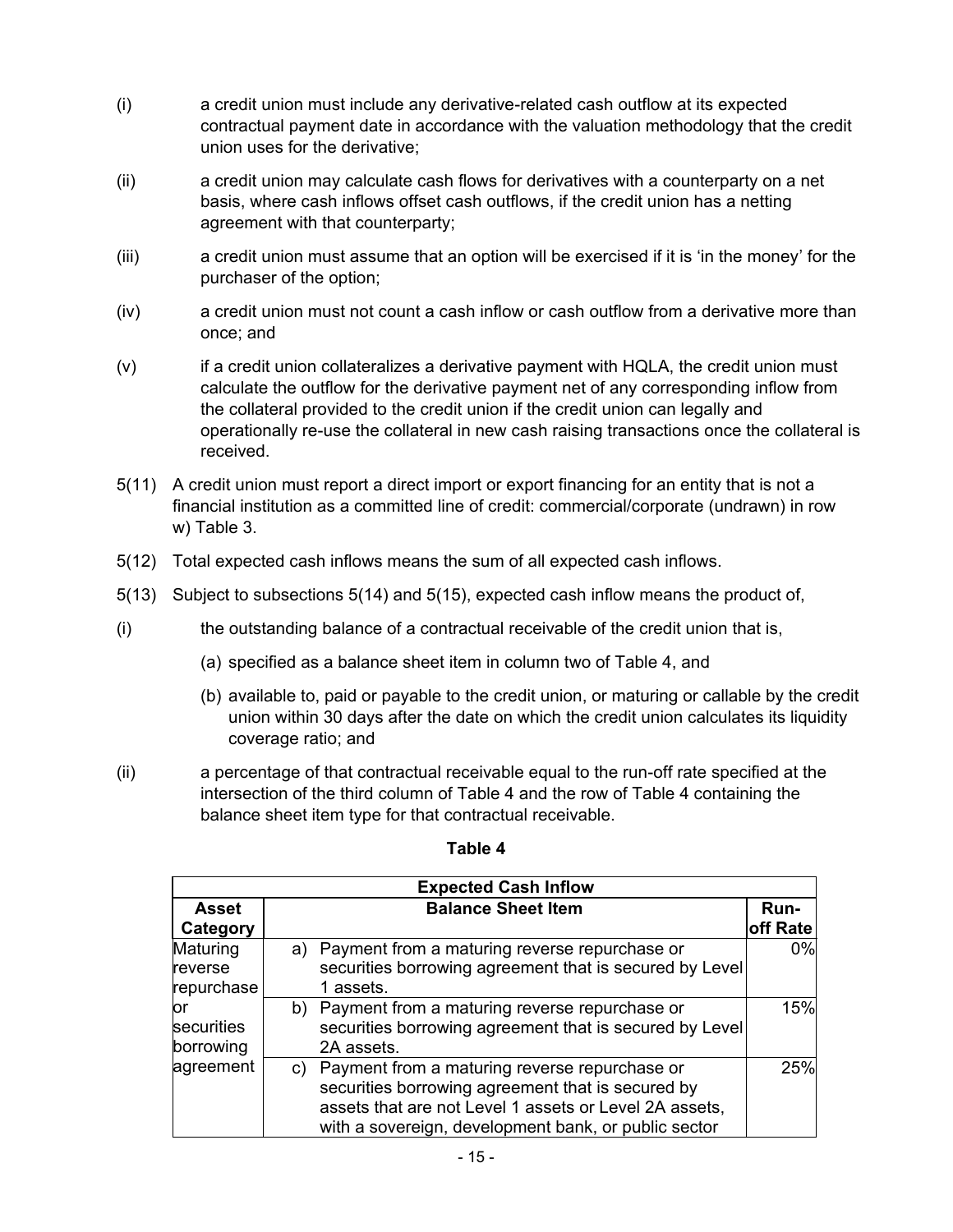<span id="page-15-0"></span>

|                | enterprise claims against which are assigned a risk<br>weighting of 20% or less in Table 2 of Authority Rule<br>2021 – 002, Capital Adequacy Requirements for Credit<br>Unions and Caisses Populaires as a counterparty.                                                               |      |
|----------------|----------------------------------------------------------------------------------------------------------------------------------------------------------------------------------------------------------------------------------------------------------------------------------------|------|
|                | d) Payment from a maturing reverse repurchase or<br>securities borrowing agreement that is secured by<br>residential mortgage backed securities that are Level 2B<br>assets.                                                                                                           | 25%  |
|                | e) Payment from a maturing reverse repurchase or<br>securities borrowing agreement that is secured by any<br>Level 2B assets other than assets specified in row d) of<br>Table 4.                                                                                                      | 50%  |
|                | Payment from a maturing reverse repurchase or<br>f)<br>securities borrowing agreement that is secured by any<br>assets not specified in rows a) to e) of Table 4.                                                                                                                      | 100% |
| Loan           | g) Payment of contractually required principal and interest<br>for non-maturing loans or the contractually required<br>amount at maturity from a performing loan made by the<br>credit union to a retail, small business or<br>corporate borrower that is not a financial institution. | 50%  |
|                | h) Payment of contractually required principal and interest<br>for non-maturing loans or the contractually required<br>amount at maturity from a performing loan made by the<br>credit union to a financial institution.                                                               | 100% |
| Other<br>asset | Operational demand deposit at a financial institution<br>i)<br>including a deposit at Central 1 or a central.                                                                                                                                                                          | 0%   |
|                | Operational demand deposit at a financial institution, for<br>j)<br>a deposit placed by a credit union with a direct clearer in<br>respect of clearing-related activities.<br>These deposit inflows will not be subject to paragraph<br>$5(6)$ .                                       | 25%  |
|                | Inflow from a security, including a certificate of deposit,<br>k)<br>that is not counted as part of the credit union's HQLA<br>and is not already specified in any other row of this<br>Table 3, if it is fully performing and not expected to<br>default.                             | 100% |
|                | Non-Operational demand deposit at a financial<br>$\vert$<br>institution, including a deposit at Central 1 or a central.                                                                                                                                                                | 100% |
|                | m) Derivative.                                                                                                                                                                                                                                                                         | 100% |

- 5(14) When calculating an expected cash inflow pursuant to subsection [5\(13\),](#page-14-0) a credit union must not include any asset, commitment or other arrangement that is a credit facility, liquidity facility or other contingent funding facility that the credit union has with a financial institution, including a central.
- 5(15) In calculating an expected cash inflow pursuant to subsection [5\(13\)](#page-14-0), for a loan to a member that is a retail borrower or small business borrower and for a loan to a borrower that is not a financial institution, a credit union,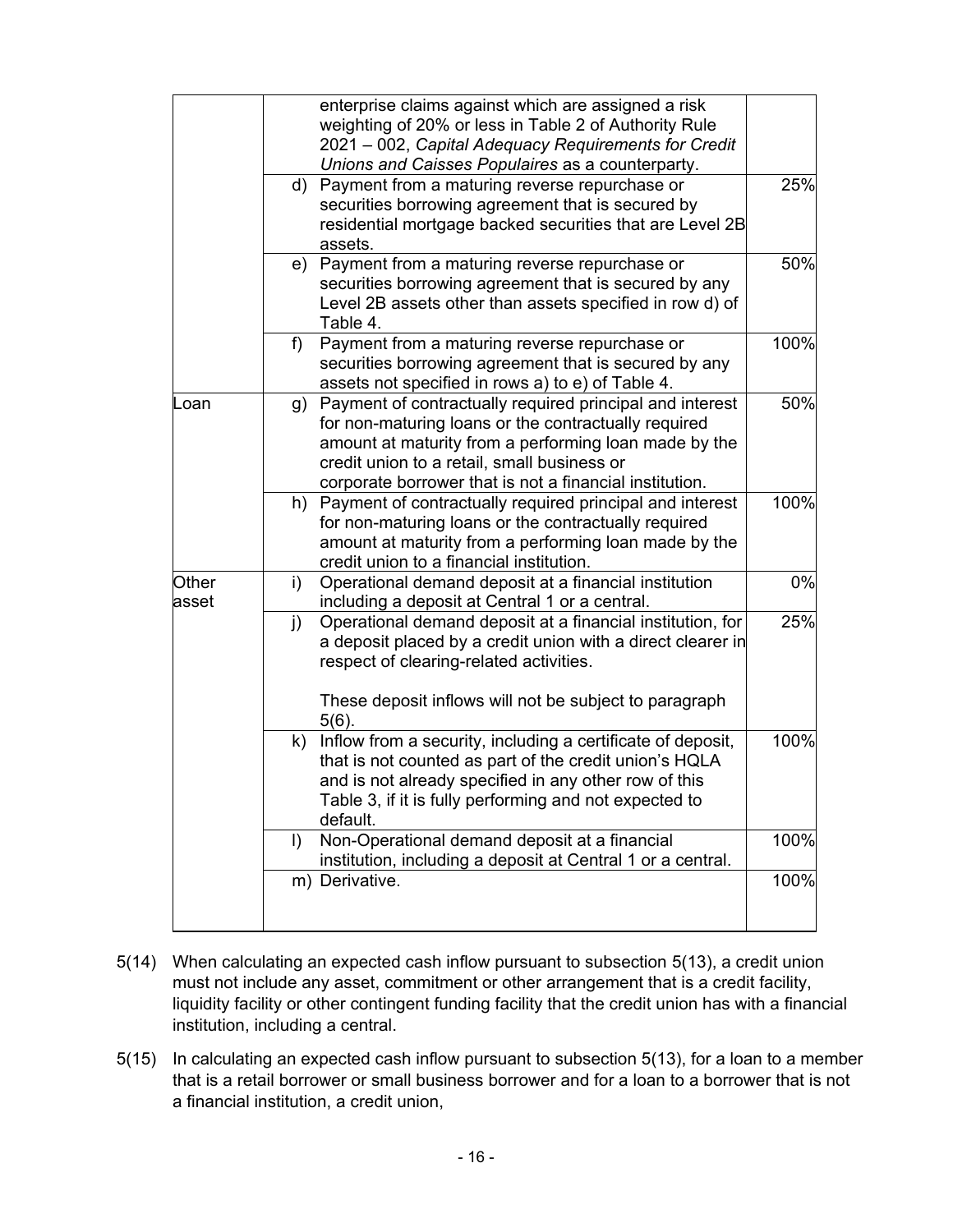- <span id="page-16-0"></span>(i) is assumed to receive all payments (including interest payments and installments) due within 30 days if the loan is fully performing;
- (ii) must only report contractual payments that are due, such as required minimum payments of principal, fee or interest on a loan that has an undefined or open maturity;
- (iii) must not report the total loan balance of a loan that has an undefined or open maturity; and
- $(iv)$  is assumed to continue to extend loans at a rate of fifty per cent  $(50%)$  of contractual inflows.
- 5(16) When calculating an expected cash inflow pursuant to subsection [5\(13\),](#page-14-0)
- (i) a credit union must calculate each cash inflow from a loan at the latest possible date that the counterparty can pay without breaching the terms of the loan;
- (ii) a credit union must not include any cash inflow from any loan that has no specific maturity except for any minimum payment of principal, fee or interest for that loan;
- (iii) a credit union must include a cash inflow from a derivative at its expected contractual payment date in accordance with the valuation methodology that the credit union uses for the derivative;
- (iv) a credit union may calculate derivative cash flows on a net basis, where cash inflows offset cash outflows, with a counterparty if the credit union has a netting agreement with that counterparty;
- (v) a credit union must assume that an option will be exercised when it is 'in the money' for the purchaser of the option;
- (vi) a credit union must not count a cash inflow or cash outflow from a derivative more than once;
- (vii) if a credit union collateralizes a derivative payment with HQLA, the credit union must calculate the cash outflow for the derivative payment net of any corresponding cash inflow from the collateral provided to the credit union, provided that the credit union can legally and operationally re-use the collateral in new cash raising transactions once the collateral is received; and
- (viii) a credit union must exclude any expected cash inflow from any subsidiary or affiliate that the credit union has not consolidated pursuant to subsection [2\(3\).](#page-7-0)

#### **6. Net Stable Funding Ratio**

- 6(1) Net stable funding ratio means a credit union's amount of total available stable funding expressed as a percentage of the credit union's amount of total required stable funding.
- 6(2) Subject to subsection [3\(1\)](#page-7-0) and except if the Authority determines that a lower ratio is appropriate pursuant to section 80 of the Act because the credit union is in a time of stress, a credit union must maintain a net stable funding ratio of at least one hundred per cent (100%).
- 6(3) Subject to subsection [3\(1\)](#page-7-0), in addition to its obligations in subsection 6(2) and paragraph [10\(2\)\(ix\),](#page-34-0) a credit union must,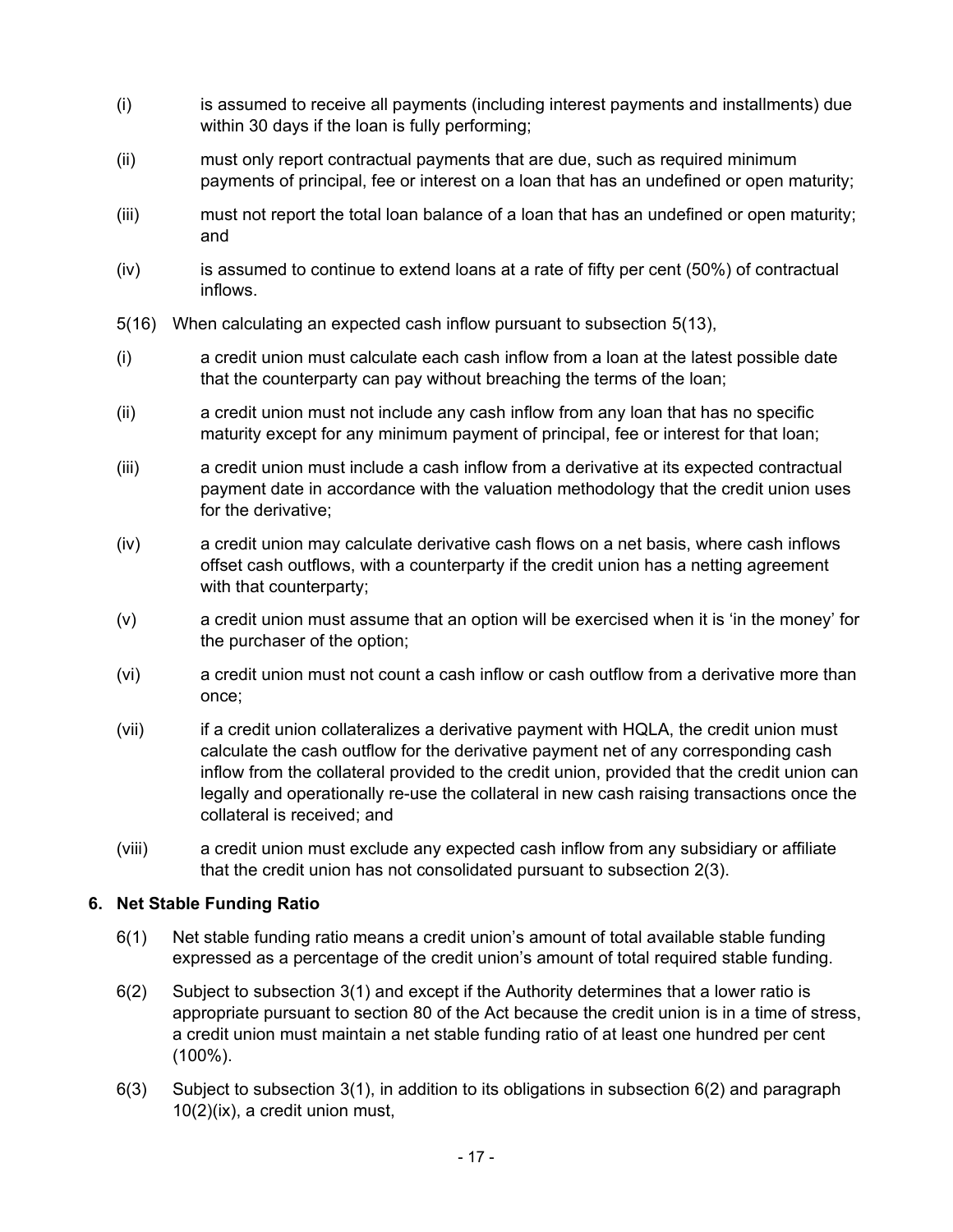- <span id="page-17-0"></span>(i) conduct stress tests to assess the level of liquidity it should hold beyond the minimum required by subsection [6\(2\)](#page-16-0);
- (ii) construct and conduct its own stress testing scenarios that could cause difficulties for the credit union's specific business activities; and
- (iii) implement internal stress tests that incorporate various factors to test the impacts of potentially lower availability of the credit union's more significant funding sources.
- 6(4) Total available stable funding means the sum of all available stable funding.
- 6(5) Subject to subsection 6(6), available stable funding means the amount of a liability in the financial statements of the credit union on the date the net stable funding ratio is calculated specified as a balance sheet item in column one of Table 5 multiplied by the factor specified at the intersection of column two of Table 5 and the row of Table 5 for that liability's balance sheet item type.

|              | <b>Balance Sheet Item</b>                                                                                                                                                                                                                                                                             | <b>Factor</b> |
|--------------|-------------------------------------------------------------------------------------------------------------------------------------------------------------------------------------------------------------------------------------------------------------------------------------------------------|---------------|
| a)           | Tier 1 capital.                                                                                                                                                                                                                                                                                       | 100%          |
| b)           | Tier 2 capital, excluding Tier 2 capital with a residual maturity of less<br>than one year.                                                                                                                                                                                                           | 100%          |
| c)           | Security not specified in rows a) and b) that has an effective residual<br>maturity of one year or more, excluding any security with an explicit or<br>embedded option that, if exercised, would reduce the expected<br>maturity of the security to less than one year.                               | 100%          |
| d)           | Secured or unsecured borrowing or liability of a credit union, including<br>a term deposit or NHA MBS, with an effective residual maturity of one<br>year or more.                                                                                                                                    | 100%          |
| e)           | Insured deposit that is a demand deposit or term deposit with a<br>residual maturity of less than one year provided by a retail or small<br>business member.                                                                                                                                          | 95%           |
| f)           | Uninsured deposit that is a demand deposit or term deposit, large<br>deposit or other deposit with a residual maturity of less than one year<br>provided by a retail or small business member.                                                                                                        | 90%           |
| g)           | Secured or unsecured funding with a residual maturity of less than one<br>year provided by a customer that is an entity but is not a financial<br>institution or a retail or small business customer.                                                                                                 | 50%           |
| h)           | Operational deposit.                                                                                                                                                                                                                                                                                  | 50%           |
| i)           | Funding with a residual maturity of less than one year from a<br>sovereign, public sector entity or a multilateral or national development<br>bank.                                                                                                                                                   | 50%           |
| $\mathbf{j}$ | Secured and unsecured funding that is not included in rows g) to i)<br>above with a residual maturity between six months and less than one<br>year, including funding from a central bank or a financial institution.                                                                                 | 50%           |
| k)           | Any other liability or equity of the credit union not mentioned in rows a)<br>to j) of Table 5, including a net derivative liability, other funding with a<br>residual maturity of less than six months from a central bank or a<br>financial institution or any liability without a stated maturity. | 0%            |

#### **Table 5 - Available Stable Funding**

 $6(6)$  In calculating available stable funding pursuant to subsection  $6(5)$ , a credit union,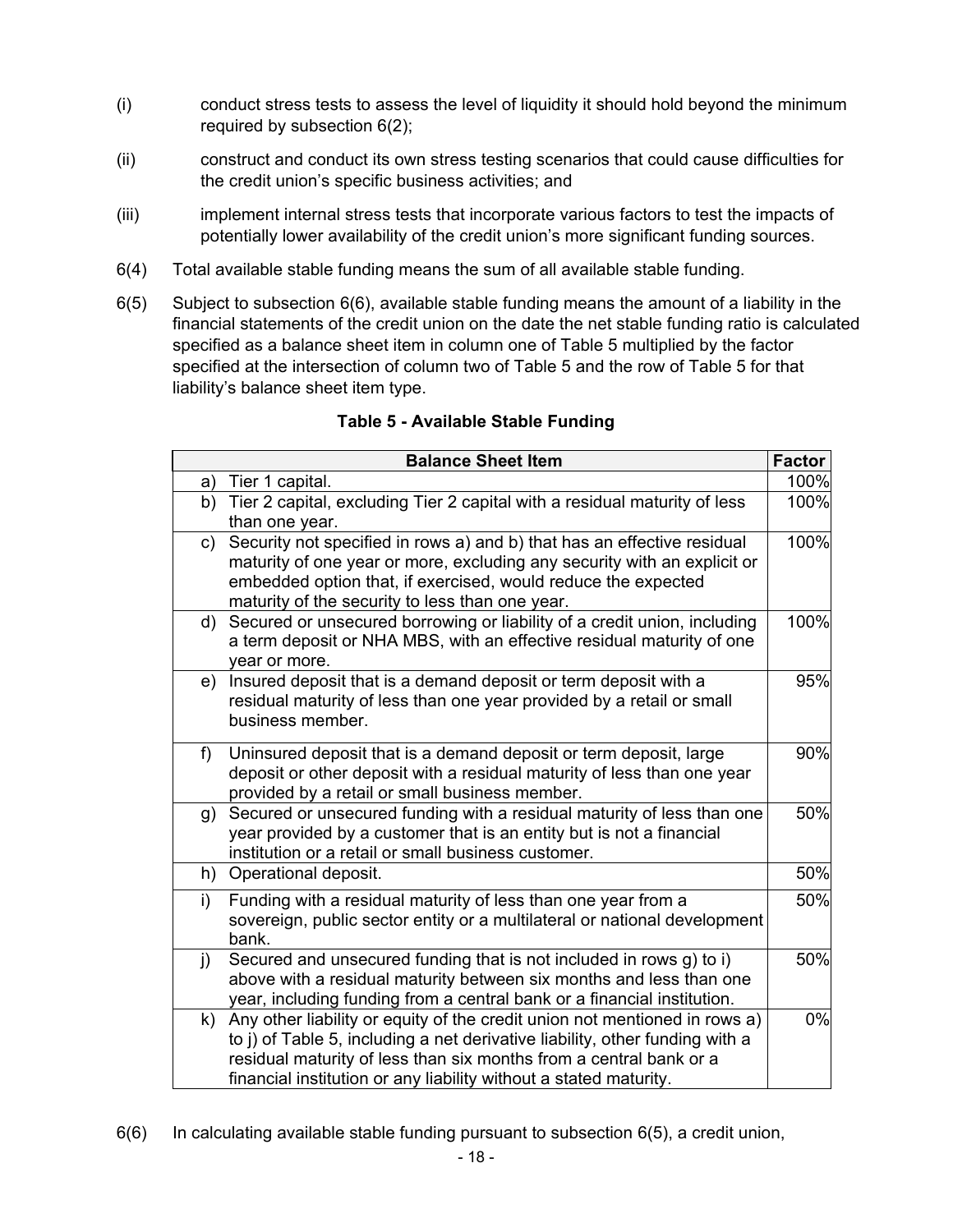- <span id="page-18-0"></span>(i) must use, for any derivative asset of the credit union, the replacement cost for the derivative contract obtained by marking to market the derivative contract if the derivative contract has a negative value less any collateral posted by the credit union as a variation margin; and
- (ii) must use, if a credit union has a netting agreement with a counter party, the net replacement cost of all derivative exposures with that counter party; and
- (iii) must include each liability or off-balance sheet commitment of the credit union to fund a subsidiary or affiliate that the credit union has not consolidated pursuant to subsection [2\(3\)](#page-7-0) if the credit union has an obligation to fund the subsidiary or affiliate.
- 6(7) Total required stable funding is the sum of all required stable funding.
- 6(8) Subject to subsections [6\(9\)](#page-20-0) to [6\(15\),](#page-21-0) required stable funding means the amount of an unencumbered asset in the financial statements of the credit union on the date the net stable funding ratio is calculated that is specified as an item in column two of Table 6 multiplied by the factor specified at the intersection of column three of Table 6 and the row of Table 6 for that item.

| <b>Asset</b><br><b>Category</b> | <b>Item</b>                                                                                                                                                                                                                                                                                                      | Factor |
|---------------------------------|------------------------------------------------------------------------------------------------------------------------------------------------------------------------------------------------------------------------------------------------------------------------------------------------------------------|--------|
| Level 1                         | Cash.<br>a)                                                                                                                                                                                                                                                                                                      | 0%     |
| asset                           | b) All central bank reserves (including required reserves and<br>excess reserves).                                                                                                                                                                                                                               | 0%     |
|                                 | All claims on central banks with residual maturities of less<br>c)<br>than six months.                                                                                                                                                                                                                           | 0%     |
|                                 | Unencumbered Level 1 asset.<br>d)                                                                                                                                                                                                                                                                                | 0%     |
|                                 | Performing loan to a financial institution secured against<br>e)<br>Level 1 assets that can be rehypothecated with a residual<br>maturity of, or callable within, six months.                                                                                                                                    | 5%     |
|                                 | f<br>Performing loan to a financial institution with a residual<br>maturity of, or callable within, six months that is not secured<br>by Level 1 assets of the credit union.                                                                                                                                     | 10%    |
| Level 2A<br>asset               | Marketable security of a sovereign, central bank, public<br>g)<br>sector enterprise or multilateral development bank assigned<br>20% risk-weighting in Table 2 of Authority Rule 2021-002,<br>Capital Adequacy Requirements for Credit Unions and<br>Caisses Populaires.                                         | 15%    |
|                                 | Corporate debt security, not issued by a financial institution<br>h)<br>or any affiliate of a financial institution, that has a long-term<br>credit rating from a designated credit rating organization of<br>at least AA- or an equivalent rating.<br>Covered bond, not issued by the credit union or any<br>i) | 15%    |
|                                 | subsidiary of the credit union, that has a long-term credit<br>rating from a designated credit rating organization of at least<br>AA- or an equivalent rating.                                                                                                                                                   |        |
|                                 | Corporate commercial paper, not issued by a financial<br>j)<br>institution or an affiliate of a financial institution, that has a<br>rating from a designated credit rating organization of at least<br>R-1 or an equivalent rating.                                                                             |        |

**Table 6 – Required Stable Funding**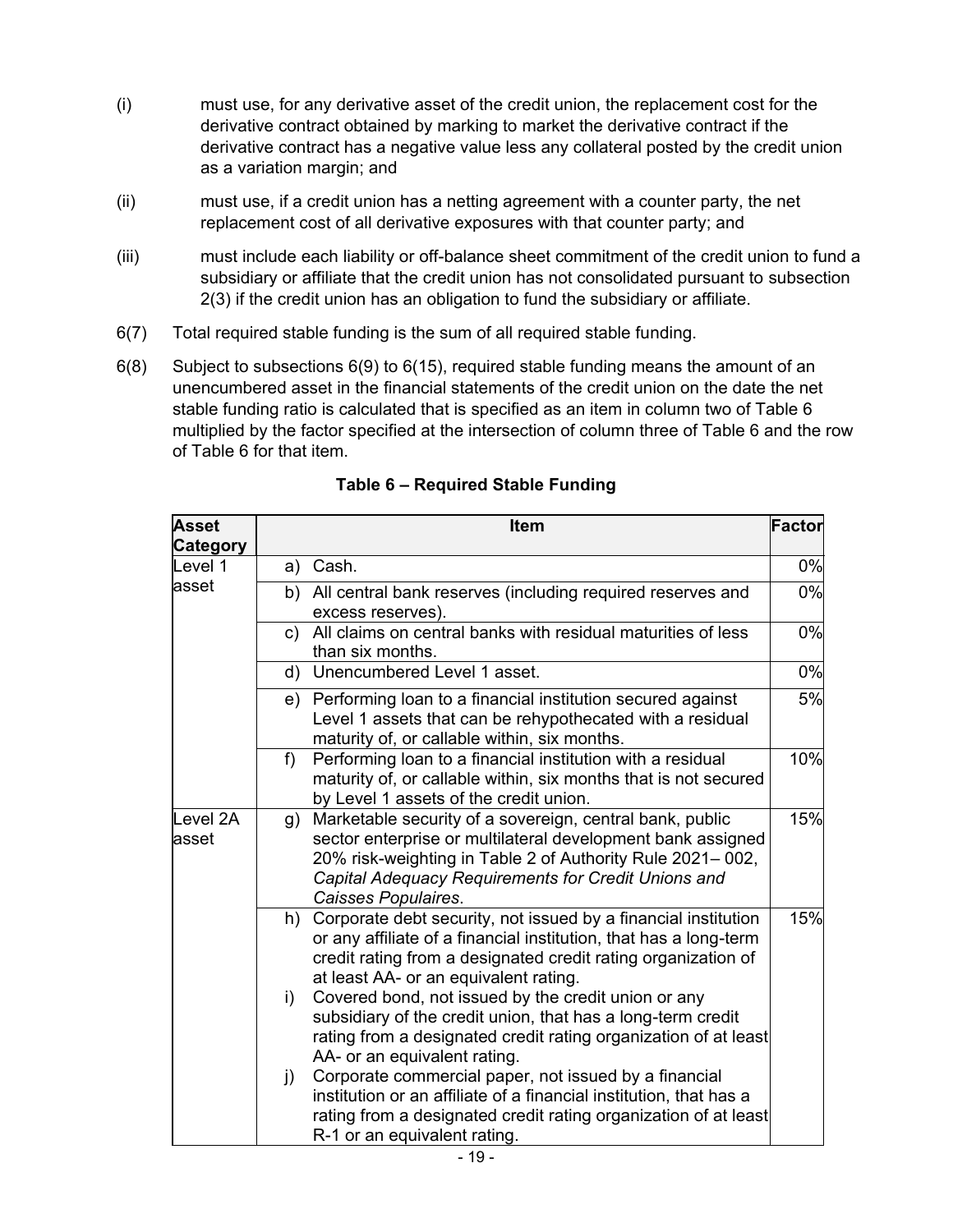| Level 2B<br>asset |           | k) Residential mortgage-backed security with a credit rating<br>from a designated credit rating organization of at least AA or                                                                                                                                                      | 50%  |
|-------------------|-----------|-------------------------------------------------------------------------------------------------------------------------------------------------------------------------------------------------------------------------------------------------------------------------------------|------|
|                   | $\vert$ ) | an equivalent rating.<br>Corporate debt security, not issued by a financial institution<br>or any affiliate of a financial institution, that has a long-term<br>credit rating from a designated credit rating organization                                                          | 50%  |
|                   |           | less than AA- and better than or equal to BBB- or an<br>equivalent rating.<br>m) Covered bond, not issued by the credit union or any<br>subsidiary of the credit union, that has a long-term credit                                                                                 |      |
|                   |           | rating from a designated credit rating organization less than<br>AA- and better than or equal to BBB- or an equivalent<br>rating.                                                                                                                                                   |      |
|                   | n)        | Corporate commercial paper, not issued by a financial<br>institution or an affiliate of a financial institution, that has a<br>rating from a designated credit rating organization of at least<br>R-2 or an equivalent rating.                                                      |      |
|                   |           | o) Common equity share of an issuer included in the S&P/TSX<br>60 index that is not a financial institution or an affiliate of a<br>financial institution.                                                                                                                          | 50%  |
|                   | p)        | An asset of the credit union that would be HQLA if it was<br>unencumbered, which is encumbered for a period of between<br>six months and less than one year.                                                                                                                        | 50%  |
|                   |           | q) Loan to a financial institution or a central bank with a residual<br>maturity of between six months and less than one year.                                                                                                                                                      | 50%  |
|                   | r)        | An asset of the credit union that is not included in rows k) to<br>q) that has a residual maturity of less than one year,<br>including a loan to an entity that is not a financial institution<br>or a loan to retail borrower or a small business borrower.                        | 50%  |
| Deposit           | s)        | Operational deposit of the credit union at a financial<br>institution.                                                                                                                                                                                                              | 50%  |
| Loan              | t)        | Performing residential mortgage or other loan with a risk<br>weighting of 35% or less in Table 2 of Authority Rule 2021 -<br>002, Capital Adequacy Requirements for Credit Unions and<br>Caisses Populaires with a residual maturity of, or callable<br>within, more than one year. | 65%  |
|                   | u)        | Performing loan that does not have a risk weighting of 35%<br>or less in Table 2 of Authority Rule 2021 - 002, Capital<br><b>Adequacy Requirements for Credit Unions and Caisses</b><br>Populaires with a residual maturity of, or callable within,<br>more than one year.          | 85%  |
|                   | V)        | Security with a remaining maturity of one year or more or an<br>exchange traded equity that is not in default and does not<br>qualify as HQLA.                                                                                                                                      | 85%  |
| Other<br>asset    | W)        | Asset not specified in any other row of Table 6, a derivative,<br>a non-performing loan, a loan to financial institution with a<br>residual maturity of one year or more, an equity security not<br>traded on a securities exchange or a fixed asset.                               | 100% |
| Off-              | X)        | Outstanding undrawn amount of an irrevocable or                                                                                                                                                                                                                                     | 5%   |
| <b>Balance</b>    |           | conditionally revocable credit facility.                                                                                                                                                                                                                                            |      |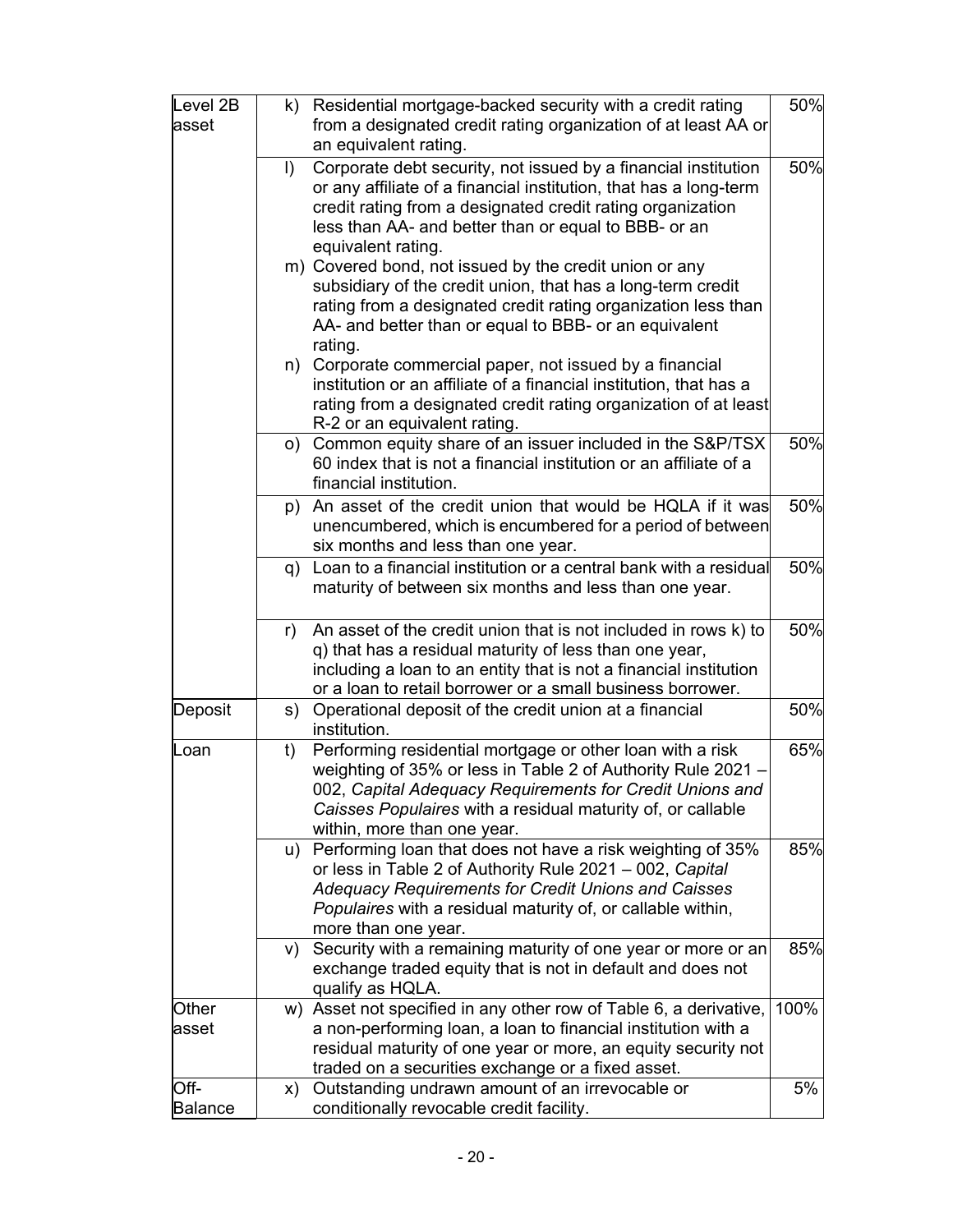| Sheet |  |
|-------|--|
| Asset |  |

- <span id="page-20-0"></span>6(9) A credit union may treat the portion of an amortizing loan that comes due within one year from the date that the credit union calculates the net stable funding ratio as a loan that has a residual maturity of less than one year.
- 6(10) Instead of the factor specified in column three of Table 6, for any asset that is encumbered, a credit union shall use,
- (i) a one hundred per cent (100%) factor if the asset is encumbered for a period of one year or more;
- (ii) a fifty per cent (50%) factor for an asset that, if unencumbered, would receive a factor lower than or equal to fifty per cent (50%) if the asset is encumbered for a period of between six months and less than one year;
- (iii) the factor specified in column three of Table 6 for an asset that would, if unencumbered, receive a factor higher than fifty per cent (50%) if the asset is encumbered for period of between six months and less than one year; and
- (iv) the factor specified in column three of Table 6 for an asset that is unencumbered if the asset is encumbered for a period of less than six months.
- $6(11)$  In calculating required stable funding pursuant to subsection  $6(8)$ , a credit union must,
- (i) exclude any expected cash inflow from any subsidiary or affiliate that the credit union has not consolidated pursuant to subsection [2\(3\)](#page-7-0);
- (ii) exclude from its assets any security that the credit union has borrowed in a securities financing transaction if the credit union does not have beneficial ownership of the security; and
- (iii) include in its assets any security the credit union has lent in a securities financing transaction if the credit union retains beneficial ownership of the security.
- $6(12)$  In calculating required stable funding pursuant to subsection  $6(8)$ , a credit union must not include any security that it has received through a collateral swap if the security does not appear in the credit union's balance sheet.
- 6(13) In calculating required stable funding pursuant to subsection [6\(8\)](#page-18-0) and subject to subsections 6(14) and [6\(15\),](#page-21-0) a credit union must use,
- (i) for any derivative asset of the credit union, the replacement cost for the derivative contract obtained by marking to market the derivative contract if the derivative contract has a positive value; and
- (ii) if a credit union has a netting agreement with a counter party, the net replacement cost of all derivative exposures with that counter party.
- $6(14)$  In calculating required stable funding pursuant to subsection  $6(8)$ , a credit union must not use any collateral received in connection with a derivative contract to offset the positive replacement cost amount for the derivative unless the collateral is received in the form of cash variation margin.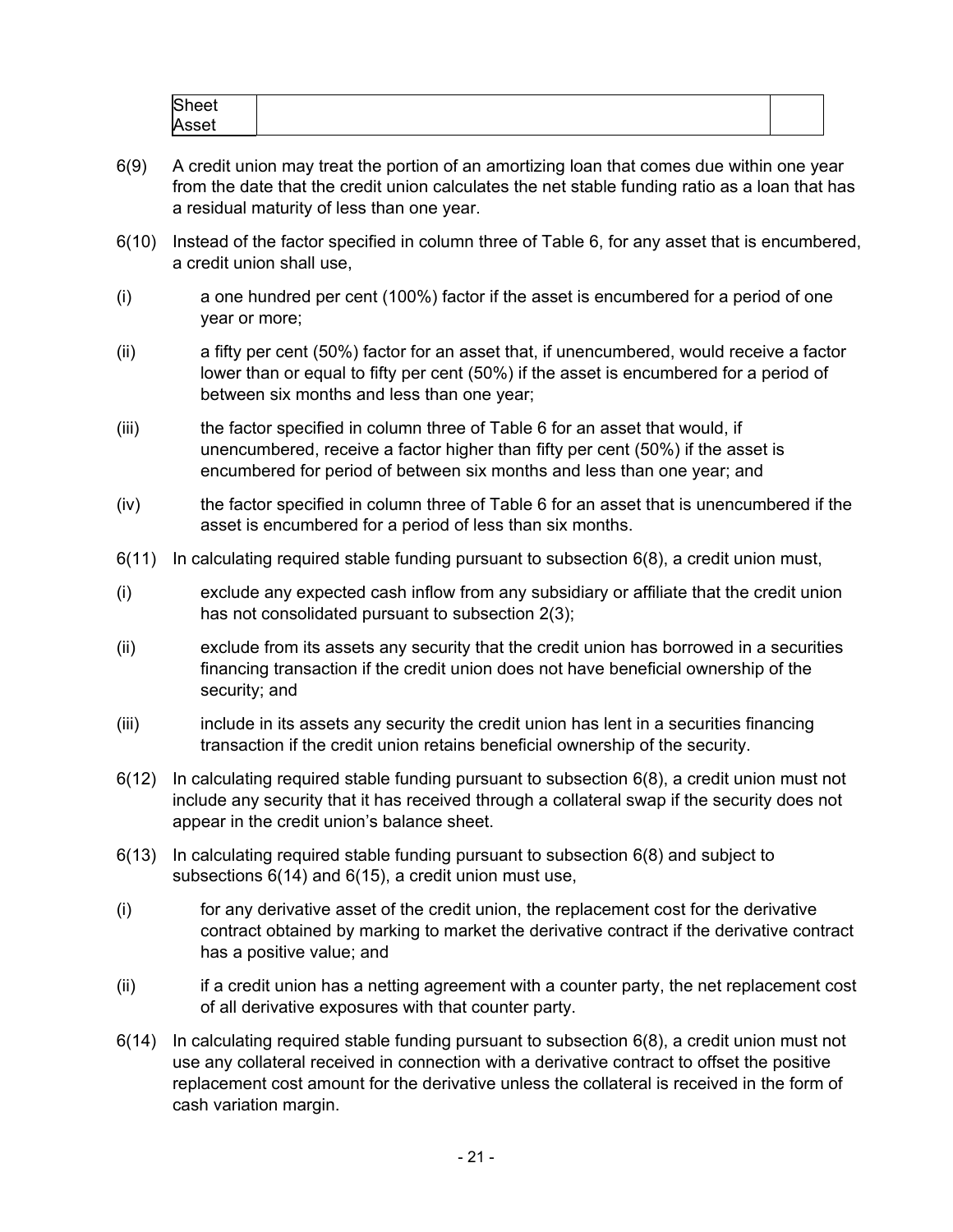- <span id="page-21-0"></span>6(15) A credit union must not, when calculating required stable funding pursuant to subsection [6\(8\)](#page-18-0), offset a derivative asset with the amount of the liability for,
- (i) a variation margin that the credit union has received that does not comply with subsection [6\(14\)](#page-20-0); or
- (ii) any initial margin received.
- 6(16) In calculating required stable funding pursuant to subsection [6\(8\)](#page-18-0) for a loan to a member that is a retail borrower or small business borrower and for a loan to a borrower that is not a financial institution, a credit union,
- (i) is assumed to receive all payments (including interest payments and instalments) due within 30 days if the loan is fully performing;
- (ii) must only report contractual payments that are due, such as required minimum payments of principal, fee or interest on a loan that has an undefined or open maturity;
- (iii) not report the total loan balance of a loan that has an undefined or open maturity; and
- $(iv)$  is assumed to continue to extend loans at a rate of fifty per cent (50%) of contractual inflows.

# **7. Net Cumulative Cash Flow**

- 7(1) Net cumulative cash flow means the cumulative cash inflows less the cumulative cash outflows of a credit union measured each month over the twelve-month period that follows the date on which the net cumulative cash flow is measured and for any remaining cumulative cash inflows and cumulative cash outflows that occur more than twelve months after the date on which the net cumulative cash flow is measured.
- 7(2) Subject to paragraph [3\(1\)\(ii\),](#page-7-0) a credit union must calculate the credit union's net cumulative cash flow.
- 7(3) A credit union must, when calculating the cash inflow or cash outflow associated with an asset or a liability of a credit union, use the residual contractual maturity of that asset or liability unless otherwise specified in section 6(16).
- 7(4) Cumulative cash inflows means the sum of a credit union's cash inflows.
- 7(5) Subject to subsections [7\(6\)](#page-25-0) to [7\(11\),](#page-29-0) a cash inflow means a cash inflow from an asset of a credit union that is an item specified in a row in column one of Table 7,
- (i) unless otherwise specified in this Rule, measured to the earlier of the asset's optional or final contractual maturity date for each measurement period for which a percentage is specified at the intersection of columns two, three and four and the row for that cash inflow in Table 7; and
- (ii) multiplied, for the measurement period, by the percentage specified in column two, three or four for that row in Table 7.

# **Table 7 - Cash Inflow**

| <b>Measurement period</b> |
|---------------------------|
|                           |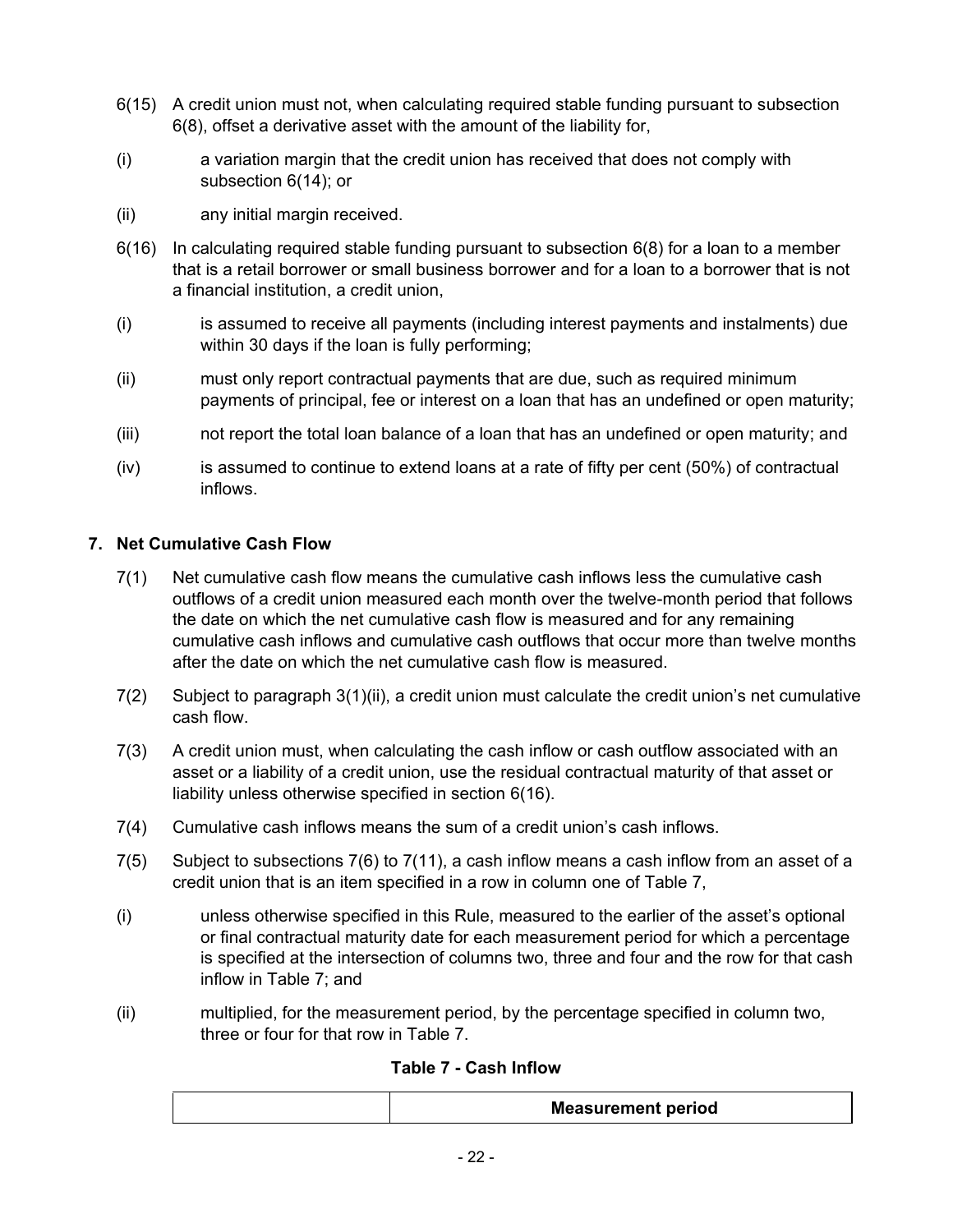|                                                                                                                                                                                                                                                                      | Within month 1 or Within each of<br>initial maturity                                                               | months 2-12                                                                                                | More than 12<br>months                                                                                                                     |
|----------------------------------------------------------------------------------------------------------------------------------------------------------------------------------------------------------------------------------------------------------------------|--------------------------------------------------------------------------------------------------------------------|------------------------------------------------------------------------------------------------------------|--------------------------------------------------------------------------------------------------------------------------------------------|
| Item                                                                                                                                                                                                                                                                 | credit union's financial statements)                                                                               | <b>Cash inflow</b> (as a percentage of cash recognized in the                                              |                                                                                                                                            |
| Unencumbered<br>a)<br>liquid asset                                                                                                                                                                                                                                   | 100% less the<br>amount<br>determined in<br>subsection 7(6).                                                       | in subsection 7(7)<br>recognized as a<br>cash inflow at<br>contractual<br>maturity.                        | Amount determined Amount determined<br>in subsection $7(7)$<br>recognized as a<br>cash inflow at<br>contractual maturity.                  |
| <b>HQLA</b><br>b)                                                                                                                                                                                                                                                    | 100% less the<br>amount<br>determined in<br>subsection 7(6).                                                       | in subsection 7(7)<br>recognized as a<br>cash inflow at<br>contractual<br>maturity.                        | Amount determined Amount determined<br>in subsection $7(7)$<br>recognized as a<br>cash inflow at<br>contractual maturity.                  |
| Government<br>c)<br>security, mortgage-<br>backed security,<br>asset-backed<br>security, corporate<br>commercial paper or amount<br>corporate bond that<br>is not HQLA or an<br>unencumbered liquid<br>asset.                                                        | 100% at<br>contractual<br>maturity or the<br>earliest option<br>date less the<br>determined in<br>subsection 7(6). | maturity or the<br>earliest option<br>date less the<br>amount determined<br>in subsection $7(6)$ .         | 100% at contractual 100% at contractual<br>maturity or the<br>earliest option<br>date less the amount<br>determined in<br>subsection 7(6). |
| Any security that is<br>d)<br>not specified in rows dividends or<br>$a)$ to c).                                                                                                                                                                                      | 100% only for<br>interest on<br>declaration date.                                                                  | 100% only for<br>dividends or<br>interest on<br>declaration date.                                          | $100\%$ less the<br>amount determined<br>in subsection $7(6)$ .                                                                            |
| Unencumbered<br>e)<br>liquid asset received amount<br>pursuant to a<br>reverse repurchase<br>agreement or a<br>securities financing<br>transaction held at<br>the credit union, if it<br>has not been re-<br>hypothecated and<br>can be used by the<br>credit union. | 100% less the<br>determined in<br>subsection 7(6).                                                                 | Amount determined<br>in subsection $7(7)$<br>recognized as a<br>cash inflow at<br>contractual<br>maturity. | Amount determined<br>in subsection $7(7)$<br>recognized as a<br>cash inflow at<br>contractual maturity.                                    |
| Unencumbered<br>f)<br>liquid asset received<br>pursuant to a<br>reverse repurchase<br>agreement or a<br>securities financing<br>transaction that has<br>been re-<br>hypothecated or that                                                                             | 100% at<br>contractual<br>maturity less the<br>amount<br>determined in<br>subsection 7(6).                         | maturity less the<br>amount determined<br>in subsection $7(6)$ .                                           | 100% at contractual 100% at contractual<br>maturity less the<br>amount determined<br>in subsection $7(6)$ .                                |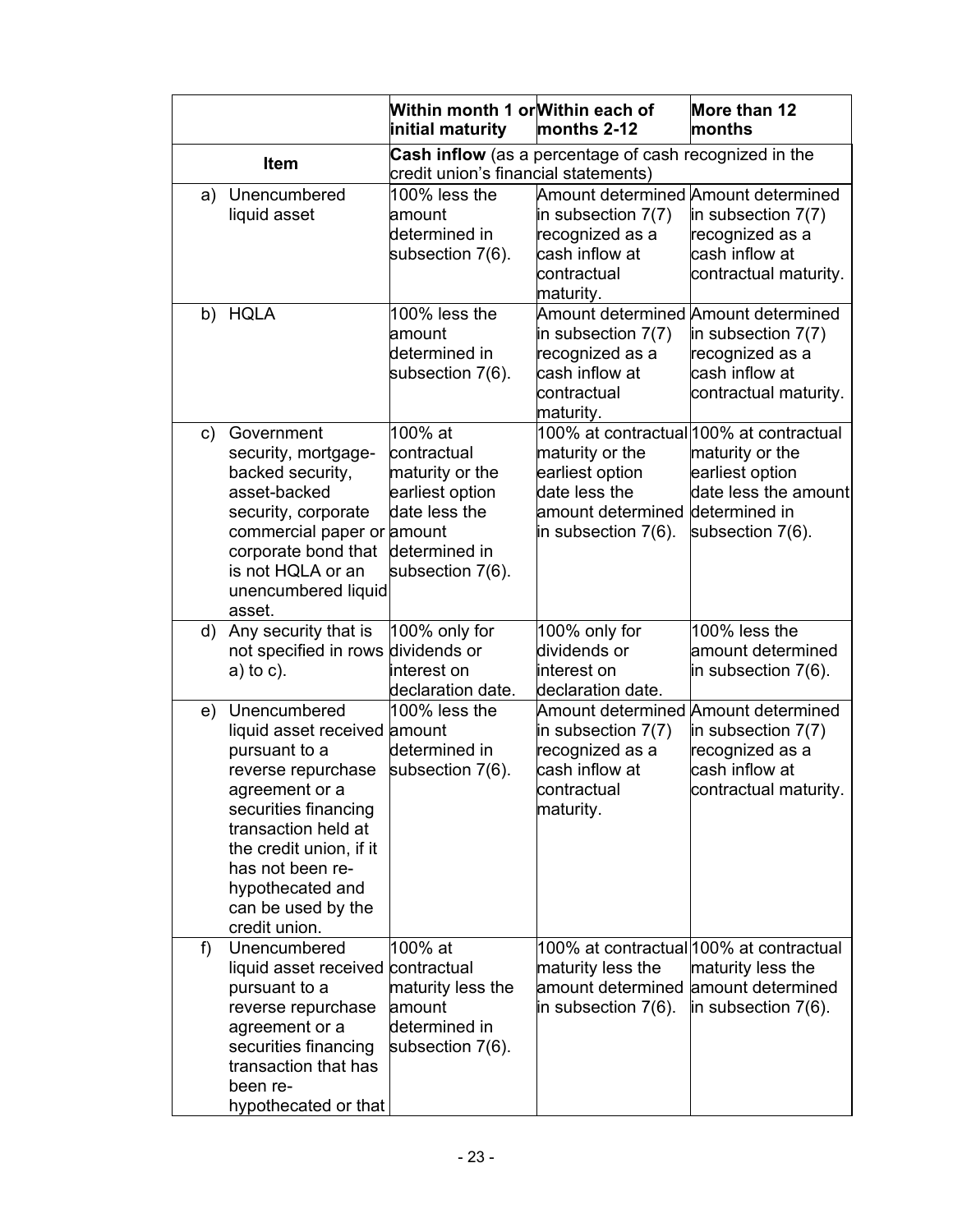<span id="page-23-0"></span>

|         | cannot be used by<br>the credit union.                                                                                                                                                                                                                                                                                                                                                   |                                                                                                                                                                           |                                                                                                                                                   |                                                                                                                                                                                                     |
|---------|------------------------------------------------------------------------------------------------------------------------------------------------------------------------------------------------------------------------------------------------------------------------------------------------------------------------------------------------------------------------------------------|---------------------------------------------------------------------------------------------------------------------------------------------------------------------------|---------------------------------------------------------------------------------------------------------------------------------------------------|-----------------------------------------------------------------------------------------------------------------------------------------------------------------------------------------------------|
| g)      | Collateral swap for a 100% at<br>determined contract contractual<br>period, if the<br>securities used for<br>the underlying<br>collateral being<br>swapped are<br>specified in the<br>transaction details,<br>mark-to-market<br>procedures used,<br>and there is no<br>substitution of<br>collateral over the<br>life of the contract,<br>unless it is a like-for-<br>like substitution. | maturity less the<br>amount<br>determined in<br>subsection 7(7)<br>using the collateral credit union to<br>received by the<br>credit union to<br>determine the<br>amount. | maturity less the<br>amount determined<br>in subsection 7(7)<br>using the collateral<br>received by the<br>determine the<br>amount.               | 100% at contractual 100% at contractual<br>maturity less the<br>amount determined<br>in subsection $7(7)$<br>using the collateral<br>received by the<br>credit union to<br>determine the<br>amount. |
|         | <b>Other Cash and Investments</b>                                                                                                                                                                                                                                                                                                                                                        |                                                                                                                                                                           |                                                                                                                                                   |                                                                                                                                                                                                     |
| h)      | Term deposit at a<br>financial institution.                                                                                                                                                                                                                                                                                                                                              | 100% at<br>contractual<br>maturity.                                                                                                                                       | maturity.                                                                                                                                         | 100% at contractual 100% at contractual<br>maturity.                                                                                                                                                |
| i)      | Demand deposit at a 100%<br>financial institution.                                                                                                                                                                                                                                                                                                                                       |                                                                                                                                                                           | 0%                                                                                                                                                | 0%                                                                                                                                                                                                  |
| j)      | Common equity<br>share that is not<br>issued by a financial determined in<br>institution and is a<br>Level 2B asset.                                                                                                                                                                                                                                                                     | 100% less the<br>amount<br>subsection 7(6).                                                                                                                               | 0%                                                                                                                                                | 0%                                                                                                                                                                                                  |
| k)      | <b>Financial institution</b><br>common equity<br>share.                                                                                                                                                                                                                                                                                                                                  | 0%                                                                                                                                                                        | 12.5% of market<br>value in month two.<br>25% of market<br>value in month<br>three.<br>12.5% of market<br>value in month four.                    | 0%                                                                                                                                                                                                  |
|         | Performing Loans - Personal and Commercial                                                                                                                                                                                                                                                                                                                                               |                                                                                                                                                                           |                                                                                                                                                   |                                                                                                                                                                                                     |
| $\vert$ | Balance at maturity<br>of a performing<br>personal or<br>commercial<br>mortgage loan.                                                                                                                                                                                                                                                                                                    | 0% at contractual<br>maturity (100%<br>rollover assumed).                                                                                                                 | 0% at contractual<br>maturity (100%<br>ollover assumed).                                                                                          | 0% at contractual<br>maturity (100%<br>rollover assumed).                                                                                                                                           |
|         | m) Payments on<br>performing personal<br>and commercial<br>mortgage loan.                                                                                                                                                                                                                                                                                                                | Subject to<br>subsection 7(10),<br>100% of (i)<br>blended loan<br>amortization and<br>interest payments<br>or (ii) amortization<br>payments only.                         | Subject to<br>subsection 7(10),<br>100% of (i) blended<br>loan amortization<br>and interest<br>payments or (ii)<br>amortization<br>payments only. | Subject to<br>subsection 7(10),<br>$ 100\% \text{ of } (i) \text{ blended}$<br>loan amortization<br>and interest<br>payments or (ii)<br>amortization<br>payments only.                              |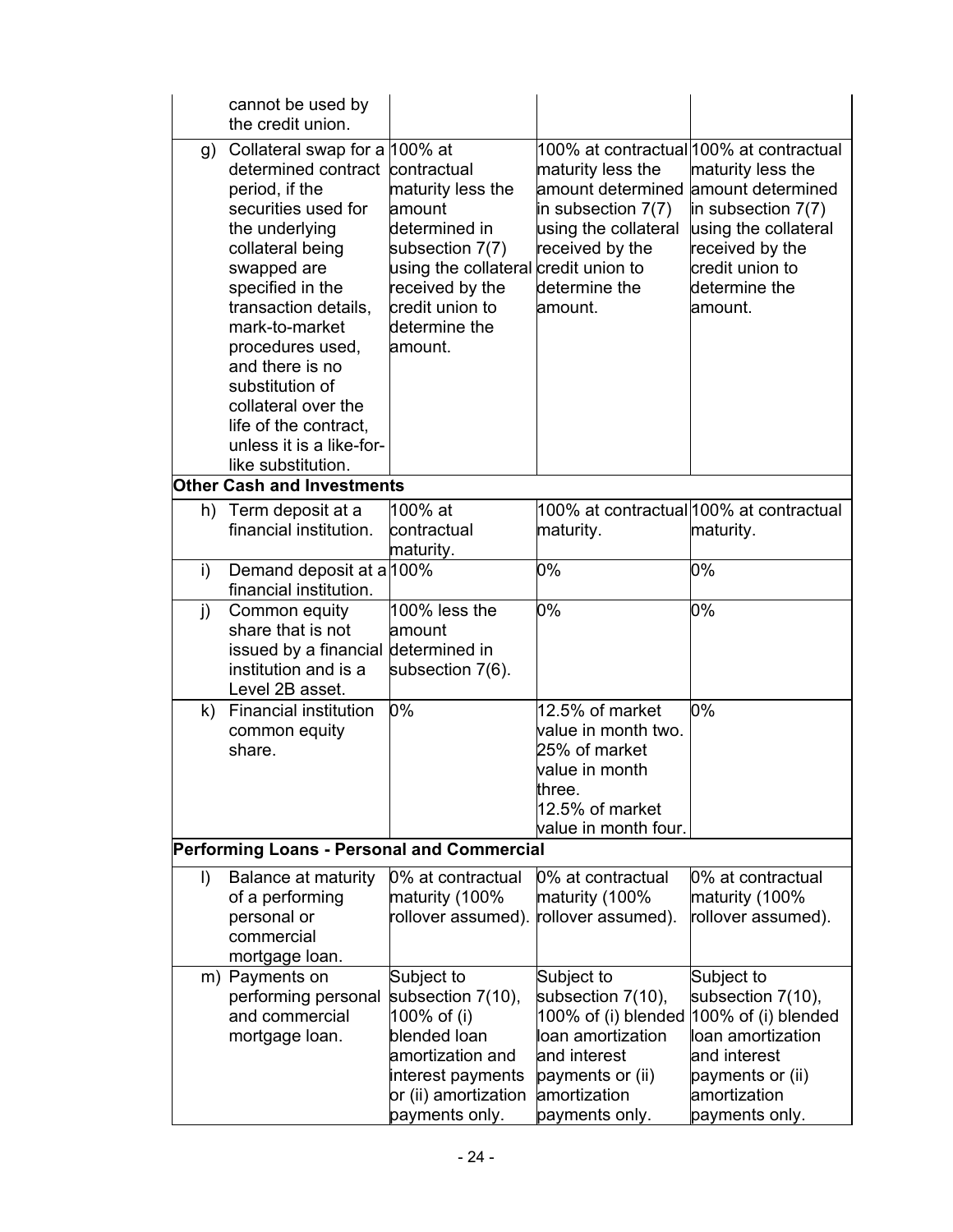| n) | <b>Balance</b> at<br>maturity of<br>performing personal maturity (0%<br>and commercial<br>securitized<br>mortgage.            | 100% at<br>contractual<br>rollover assumed)<br>less the amount<br>determined in<br>subsection 7(6).                                                   | maturity (0%<br>rollover assumed)<br>less the amount<br>determined in<br>subsection 7(6).                                   | 100% at contractual 100% at contractual<br>maturity (0% rollover<br>assumed) less the<br>amount determined<br>in subsection 7(6).                                      |
|----|-------------------------------------------------------------------------------------------------------------------------------|-------------------------------------------------------------------------------------------------------------------------------------------------------|-----------------------------------------------------------------------------------------------------------------------------|------------------------------------------------------------------------------------------------------------------------------------------------------------------------|
| o) | Payments other than 100% on<br>balance at maturity<br>on performing<br>personal and<br>commercial<br>securitized<br>mortgage. | payments<br>including interest<br>and loan<br>amortization.                                                                                           | 100% on payments<br>including interest<br>and loan<br>amortization.                                                         | 100% on payments<br>including interest<br>and loan<br>amortization.                                                                                                    |
| p) | Performing personal 100% of<br>and commercial termcontractual<br>loan.                                                        | amortization<br>payment at<br>contractual<br>maturity. No<br>rollover at maturity assumed.<br>assumed.                                                | amortization<br>payment at<br>contractual<br>maturity. No<br>rollover at maturity                                           | 100% of contractual 100% of contractual<br>amortization<br>payment at<br>contractual maturity.<br>No rollover at<br>maturity assumed.                                  |
| q) | Performing personal 100% of minimum<br>or commercial line of payments of<br>credit with no<br>specific maturity.              | principal, fee or<br>interest.                                                                                                                        | 100% of minimum<br>payments of<br>principal, fee or<br>interest.                                                            | 100% of minimum<br>payments of<br>principal, fee or<br>interest.                                                                                                       |
| r) | Performing personal 100% at<br>or commercial line of contractual<br>credit with specific<br>maturity.                         | maturity (no<br>rollover assumed).                                                                                                                    | maturity (no rollover maturity (no rollover<br>assumed).                                                                    | 100% at contractual 100% at contractual<br>assumed).                                                                                                                   |
| s) | Performing personal<br>or commercial lease contractual<br>or loan not specified amortization<br>in rows $I$ ) to r).          | 100% of<br>payment at<br>maturity (no<br>rollover at maturity assumed).<br>assumed).                                                                  | amortization<br>payment at maturity payment at maturity<br>(no rollover at<br>maturity                                      | 100% of contractual 100% of contractual<br>amortization<br>(no rollover at<br>maturity assumed).                                                                       |
| t) | Precious metal.                                                                                                               | 0%                                                                                                                                                    | 0%                                                                                                                          | 0%                                                                                                                                                                     |
| u) | Commodity other<br>than precious metal.                                                                                       | 0%                                                                                                                                                    | 0%                                                                                                                          | 0%                                                                                                                                                                     |
| V) | Derivative.                                                                                                                   | Subject to<br>subsection 7(11),<br>100% at<br>contractual<br>maturity in<br>accordance with a<br>credit union's<br>existing valuation<br>methodology. | Subject to<br>subsection 7(11),<br>maturity in<br>accordance with a<br>credit union's<br>existing valuation<br>methodology. | Subject to<br>subsection 7(11),<br>100% at contractual 100% at contractual<br>maturity in<br>accordance with a<br>credit union's<br>existing valuation<br>methodology. |
| W) | Other asset not<br>included in any other<br>row of Table 7.                                                                   | 0%                                                                                                                                                    | 0%                                                                                                                          | $100\%$ less the<br>amount determined<br>in subsection $7(7)$ .                                                                                                        |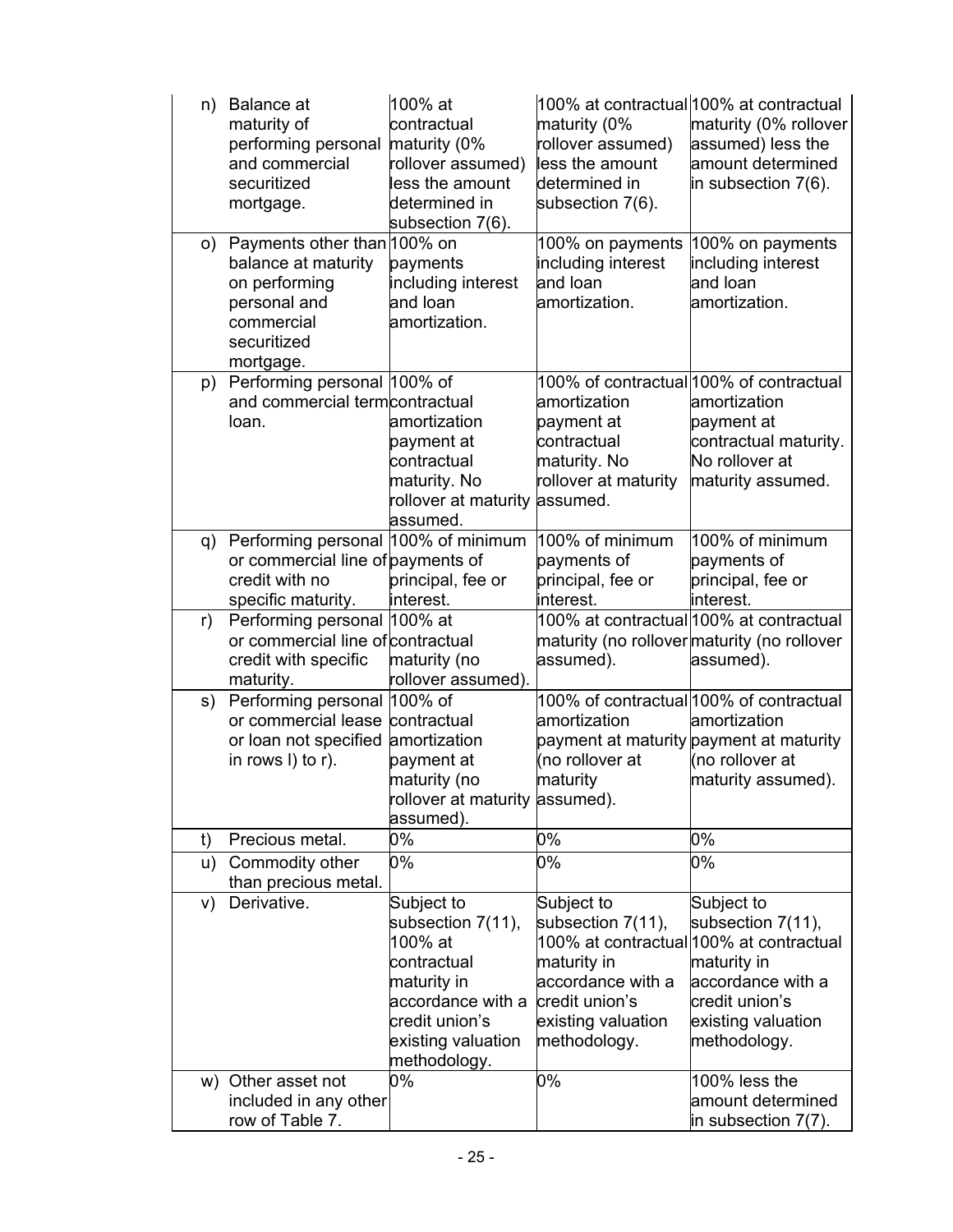- <span id="page-25-0"></span>7(6) In calculating a cash inflow pursuant to subsection [7\(5\)](#page-21-0), a credit union must,
- (i) only use assets that are denominated in the official currency of Canada or the United States of America;
- (ii) treat assets denominated in the official currency of Canada or the United States of America as mutually interchangeable assets; and
- (iii) exclude any asset of a subsidiary or affiliate that the credit union has not consolidated pursuant to subsection [2\(3\)](#page-7-0) or that cannot be freely transferred to the credit union.
- 7(7) In calculating a cash inflow pursuant to subsection [7\(5\)](#page-21-0) for an unencumbered liquid asset that is a security specified in a row of Table 8, a credit union must subtract the percentage of such cash inflow that is specified,
- (i) in column two of Table 8 for the row that describes that security if the security is denominated in the official currency of Canada; or
- (ii) in column three of Table 8 for the row that describes that security if the security is denominated in the official currency of the United States of America.

#### **Table 8 - Securities Haircut**

In this table, a reference in parentheses to a security that is (high rated), (medium rated) or (low/not rated) means that the security is within the ranges specified in Table 9 at the intersection of:

(i) for bonds, column two, three or four and row three for a (high rated) security, row four for a (medium rated) security or row five for a (low/not rated) security; and

(ii) for commercial paper, column two, three or four and row seven for a (high rated) security, row eight for a (medium rated) security or row nine for a (low/not rated) security.

| <b>Security</b>                                                   | <b>CAD</b> | <b>USD</b> |
|-------------------------------------------------------------------|------------|------------|
| <b>Government security</b>                                        |            |            |
| High rated government security                                    |            |            |
| Sovereign & central bank (high rated)                             | 0.5%       | 1.0%       |
| State, provincial or agency (high rated)                          | 1.5%       | 3.0%       |
| State municipal (high rated)                                      | 5.0%       | 5.0%       |
| Supranational and multilateral development bank (high<br>rated)   | 5.0%       | 5.0%       |
| Medium rated government security                                  |            |            |
| Sovereign & central bank (medium rated)                           | 10.0%      | 10.0%      |
| State, provincial or agency (medium rated)                        | 13.0%      | 100.0%     |
| State municipal government (medium rated)                         | 20.0%      | 100.0%     |
| Supranational and multilateral development bank (medium<br>rated) | 100.0%     | 100.0%     |
| Low/not rated government security                                 |            |            |
| Sovereign & central bank (low/not rated)                          | 100.0%     | 100.0%     |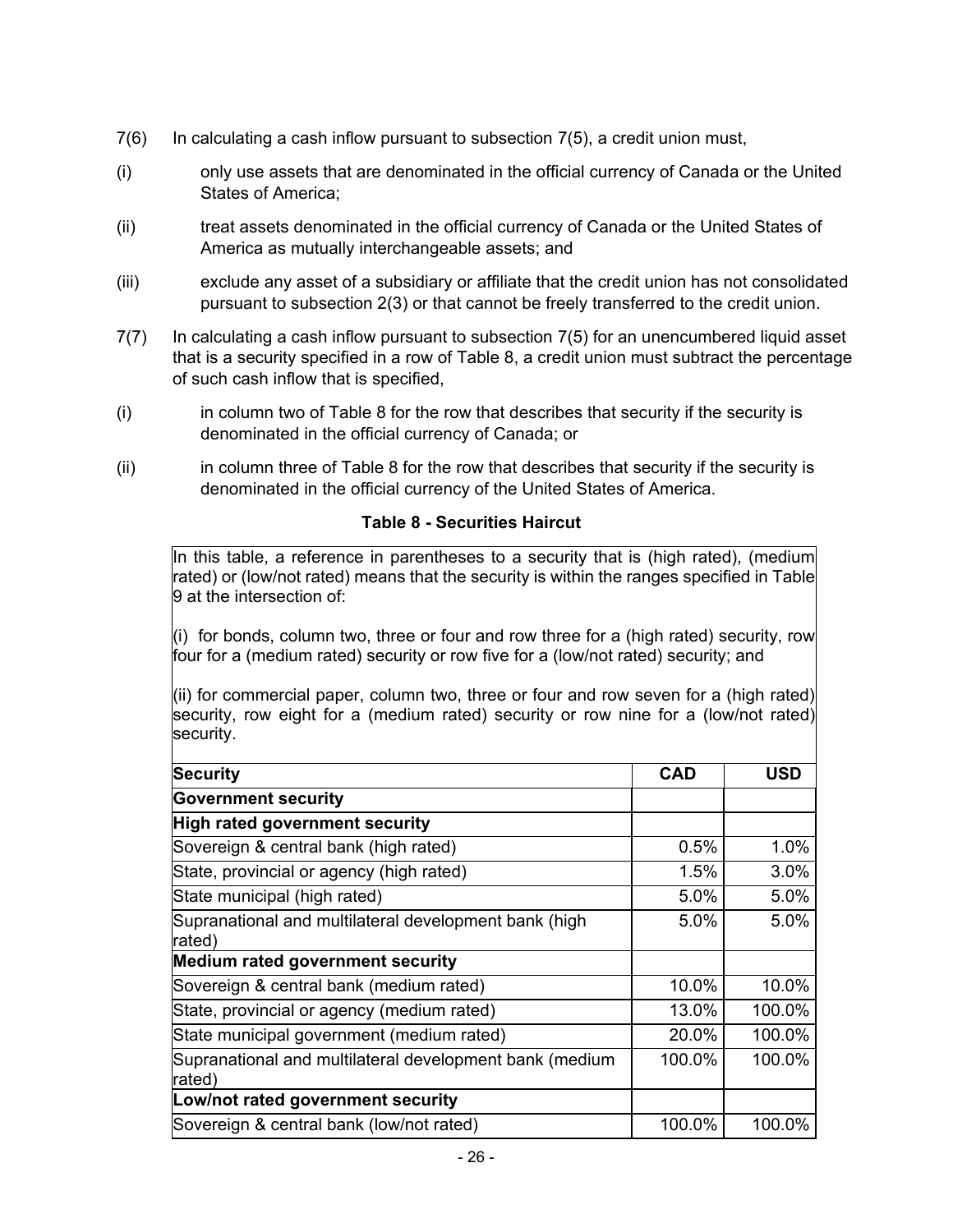| State, provincial or agency (low/not rated)                                 | 100.0% | 100.0% |
|-----------------------------------------------------------------------------|--------|--------|
| State municipal (low/not rated)                                             | 100.0% | 100.0% |
| Supranational and multilateral development bank (low/not<br>rated)          | 100.0% | 100.0% |
| Mortgage-backed security (MBS)                                              |        |        |
| <b>Agency MBS</b>                                                           |        |        |
| Agency MBS (high rated)                                                     | 4.0%   | 4.0%   |
| Agency MBS (medium rated)                                                   | 100.0% | 100.0% |
| Agency MBS (low/not rated)                                                  | 100.0% | 100.0% |
| Non-agency commercial MBS (CMBS)                                            |        |        |
| Non-agency CMBS (high rated)                                                | 100.0% | 100.0% |
| Non-agency CMBS (medium rated)                                              | 100.0% | 100.0% |
| Non-agency CMBS (low/not rated)                                             | 100.0% | 100.0% |
| <b>Non-Agency Residential MBS (RMBS)</b>                                    |        |        |
| Non-agency RMBS (high rated)                                                | 100.0% | 100.0% |
| Non-agency RMBS (medium rated)                                              | 100.0% | 100.0% |
| Non-agency RMBS (low/not rated)                                             | 100.0% | 100.0% |
| Corporate bonds and paper                                                   |        |        |
| Non-financial institution issued corporate bond or                          |        |        |
| paper (high rated)                                                          |        |        |
| Non-financial institution issued unsecured bond or paper                    | 5.0%   | 5.0%   |
| (high rated)                                                                |        |        |
| Non-financial institution issued covered bond (high rated)                  | 5.0%   | 5.0%   |
| Financial institution issued corporate bond or paper<br>(high rated)        |        |        |
| Financial institution issued unsecured bond or paper (high                  | 9.0%   | 9.0%   |
| rated)                                                                      |        |        |
| Financial institution issued covered bond (high rated)                      | 9.0%   | 9.0%   |
| Financial institution issued jumbo covered bond (high rated)                | 100.0% | 100.0% |
| Non-financial institution issued corporate bond or                          |        |        |
| paper (medium rated)                                                        |        |        |
| Non-financial institution issued unsecured bond or paper<br>(medium rated)  | 10.0%  | 10.0%  |
| Non-financial institution issued covered bond (medium                       | 10.0%  | 10.0%  |
| rated)                                                                      |        |        |
| Financial institution issued corporate bond or paper                        |        |        |
| (medium rated)                                                              |        |        |
| Financial institution issued unsecured bond or paper<br>(medium rated)      | 11.0%  | 11.0%  |
| Financial institution issued covered bond (medium rated)                    | 11.0%  | 11.0%  |
| Financial institution issued jumbo covered bonds (medium                    | 100.0% | 100.0% |
| rated)                                                                      |        |        |
| Non-financial institution issued corporate bond or                          |        |        |
| paper (low/not rated)                                                       |        |        |
| Non-financial institution issued unsecured bond or paper<br>(low/not rated) | 100.0% | 100.0% |
|                                                                             |        |        |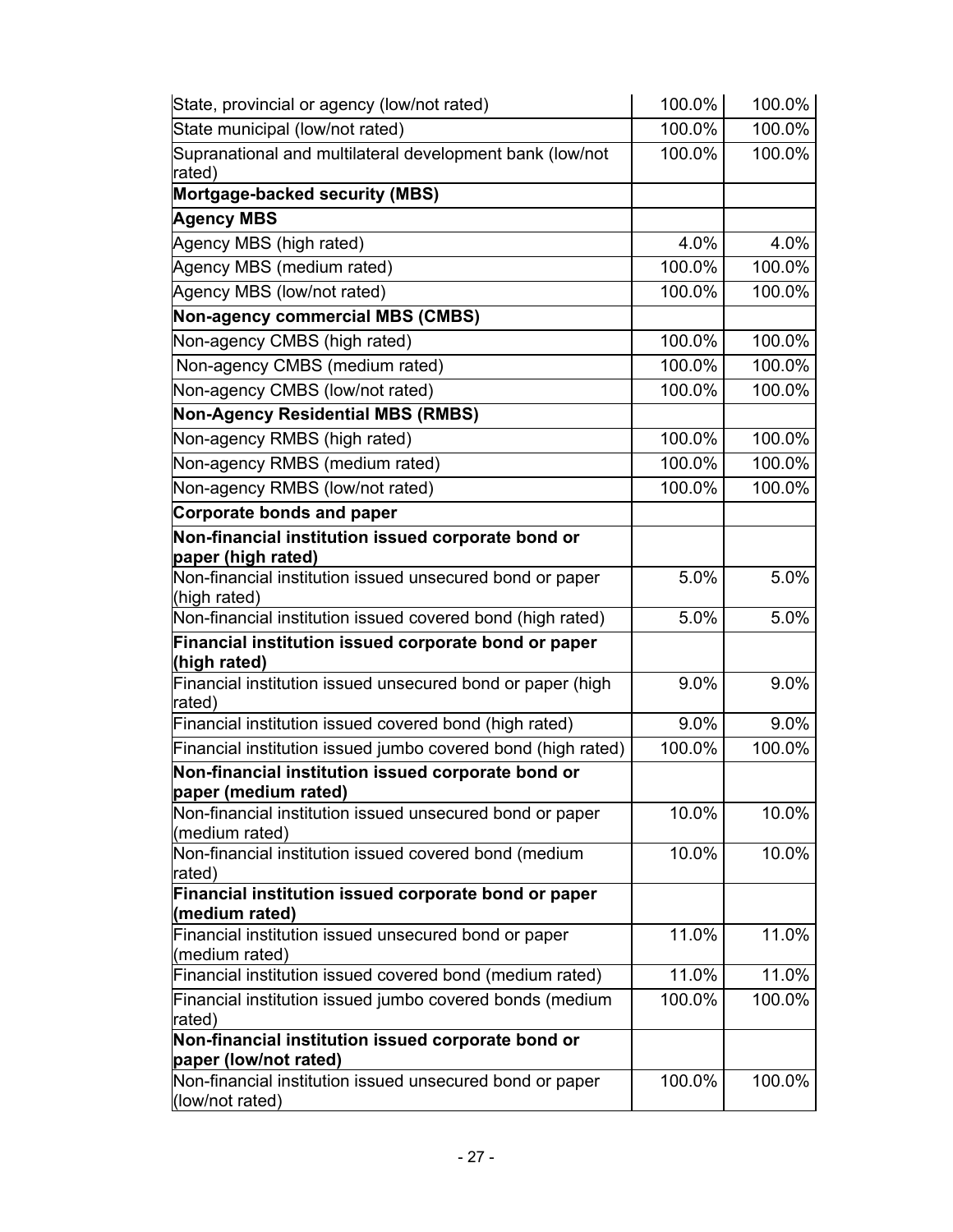| Non-financial institution issued covered bond (low/not<br>rated)                                                                      | 100.0% | 100.0% |
|---------------------------------------------------------------------------------------------------------------------------------------|--------|--------|
| Financial institution issued corporate bond or paper<br>(low/not rated)                                                               |        |        |
| Financial institution issued unsecured bond or paper<br>(low/not rated)                                                               | 100.0% | 100.0% |
| Financial institution issued covered bond (low/not rated)                                                                             | 100.0% | 100.0% |
| Financial institution issued jumbo covered bond (low/not<br>rated)                                                                    | 100.0% | 100.0% |
| Non-financial institution issued asset backed security<br>(ABS) or asset backed commercial paper (ABCP) (high<br>rated)               |        |        |
| Non-financial institution issued ABS (high rated)                                                                                     | 100.0% | 100.0% |
| Non-financial institution issued ABCP (high rated) that is<br>accepted at the central banks in Canada and United States<br>of America | 7.5%   | 7.5%   |
| Financial institution issued ABS and ABCP (high rated)                                                                                |        |        |
| Financial institution issued ABS (high rated)                                                                                         | 100.0% | 100.0% |
| Financial institution issued ABCP (high rated) that is<br>accepted at the central banks in Canada and United States<br>of America     | 7.5%   | 7.5%   |
| Non-financial institution issued ABS and ABCP<br>(medium rated)                                                                       |        |        |
| Non-financial institution issued ABS (medium rated)                                                                                   | 100.0% | 100.0% |
| Non-financial institution issued ABCP (medium rated)                                                                                  | 100.0% | 100.0% |
| <b>Financial institution issued ABS and ABCP (medium</b><br>rated)                                                                    |        |        |
| Financial institution issued ABS (medium rated)                                                                                       | 100.0% | 100.0% |
| Financial institution issued ABCP (medium rated)                                                                                      | 100.0% | 100.0% |
| Non-financial institution issued ABS and ABCP (low/not<br>rated)                                                                      |        |        |
| Non-financial institution issued ABS (low/not rated)                                                                                  | 100.0% | 100.0% |
| Non-financial institution issued ABCP (low/not rated)                                                                                 | 100.0% | 100.0% |
| Financial institution issued ABS and ABCP (low/not<br>rated)                                                                          |        |        |
| Financial institution issued ABS (low/not rated)                                                                                      | 100.0% | 100.0% |
| Financial institution issued ABCP (low/not rated)                                                                                     | 100.0% | 100.0% |
| Own security - not eliminated                                                                                                         |        |        |
| Own debt not eliminated                                                                                                               | 100.0% | 100.0% |
| Own equity not eliminated                                                                                                             | 100.0% | 100.0% |
| <b>Common Equity</b>                                                                                                                  |        |        |
| Non-financial common equity share that is a Level 2B asset                                                                            | 50.0%  | 50.0%  |
| Financial institution common equity share                                                                                             | 50.0%  | 50.0%  |
| <b>Securitized Mortgage</b>                                                                                                           |        |        |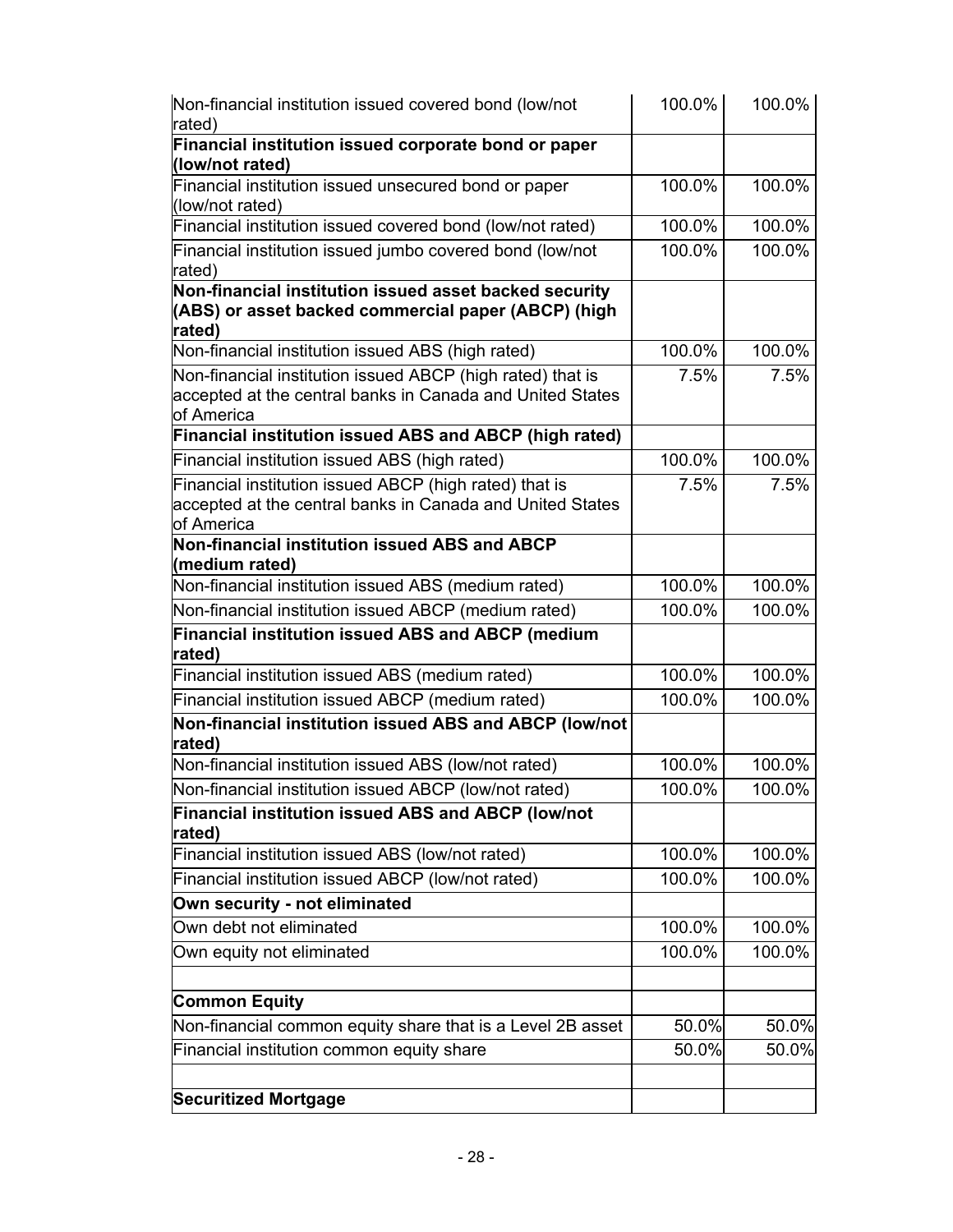| Unencumbered, liquid securitised residential mortgage<br>(balance at maturity)  | 4.0%   | 4.0%      |
|---------------------------------------------------------------------------------|--------|-----------|
| Unencumbered, liquid securitised residential mortgage<br>$($ payments $)$       | 4.0%   | 4.0%      |
| Unencumbered, liquid securitised commercial mortgage<br>(balance at maturity)   | 4.0%   | 4.0%      |
| Unencumbered, liquid securitised commercial mortgage<br>$($ payments $)$        | 4.0%   | 4.0%      |
|                                                                                 |        |           |
| Other asset, investment or security not included in any other<br>row of Table 8 | 100.0% | $100.0\%$ |

#### **Table 9 - Credit Ratings**

|                         | <b>DBRS</b>                                   | S&P/Fitch        | Moody's            |
|-------------------------|-----------------------------------------------|------------------|--------------------|
| <b>Bonds</b>            |                                               |                  |                    |
| High rated              | AAA to AA(low)                                | AAA to AA-       | Aaa to Aa3         |
| Medium rated            | $A(high)$ to $A(low)$                         | $A+$ to $A-$     | A1 to A2           |
| Low/not rated           | BBB(high) to D or                             | BBB+ to D or not | Baa1 to C or not   |
|                         | not rated by DBRS                             | rated S&P/Fitch  | rated by Moody's   |
| <b>Commercial Paper</b> |                                               |                  |                    |
| High rated              | R1                                            | A1               | Prime-1            |
| Medium rated            | R <sub>2</sub>                                | A2, A3           | Prime-2            |
| Low or not rated        | $R3, R4, R5, D$ or not $B, C, D$ or not rated |                  | Prime-3, Not Prime |
|                         | rated by DBRS                                 | by S&P/Fitch     | or not rated by    |
|                         |                                               |                  | Moody's            |

- 7(8) If it provides prior notice to the Authority in writing, a credit union may use a designated credit rating organization not specified in Table 9 and the equivalent ratings for the designated credit rating organization the credit union has selected will be deemed to be included in the credit ratings contained in,
- (i) for bonds, columns two, three and four of rows three, four and five of the Table 9;
- (ii) for commercial paper, columns two, three and four of rows seven, eight and nine of Table 9; and
- (iii) all other references to a credit rating from a designated credit rating organization in this Rule.
- 7(9) In calculating a cash inflow pursuant to subsection [7\(5\)](#page-21-0), a credit union must,
- (i) for a security listed in Table 8, include the cash inflow at maturity at the face value of the security;
- (ii) for a security that the credit union has borrowed,
	- (a) include a cash inflow at the contractual maturity for the principal amount borrowed, and
	- (b) not include any payment of interest as a cash inflow;
- (iii) for a performing loan, not include any contingent cash inflow; and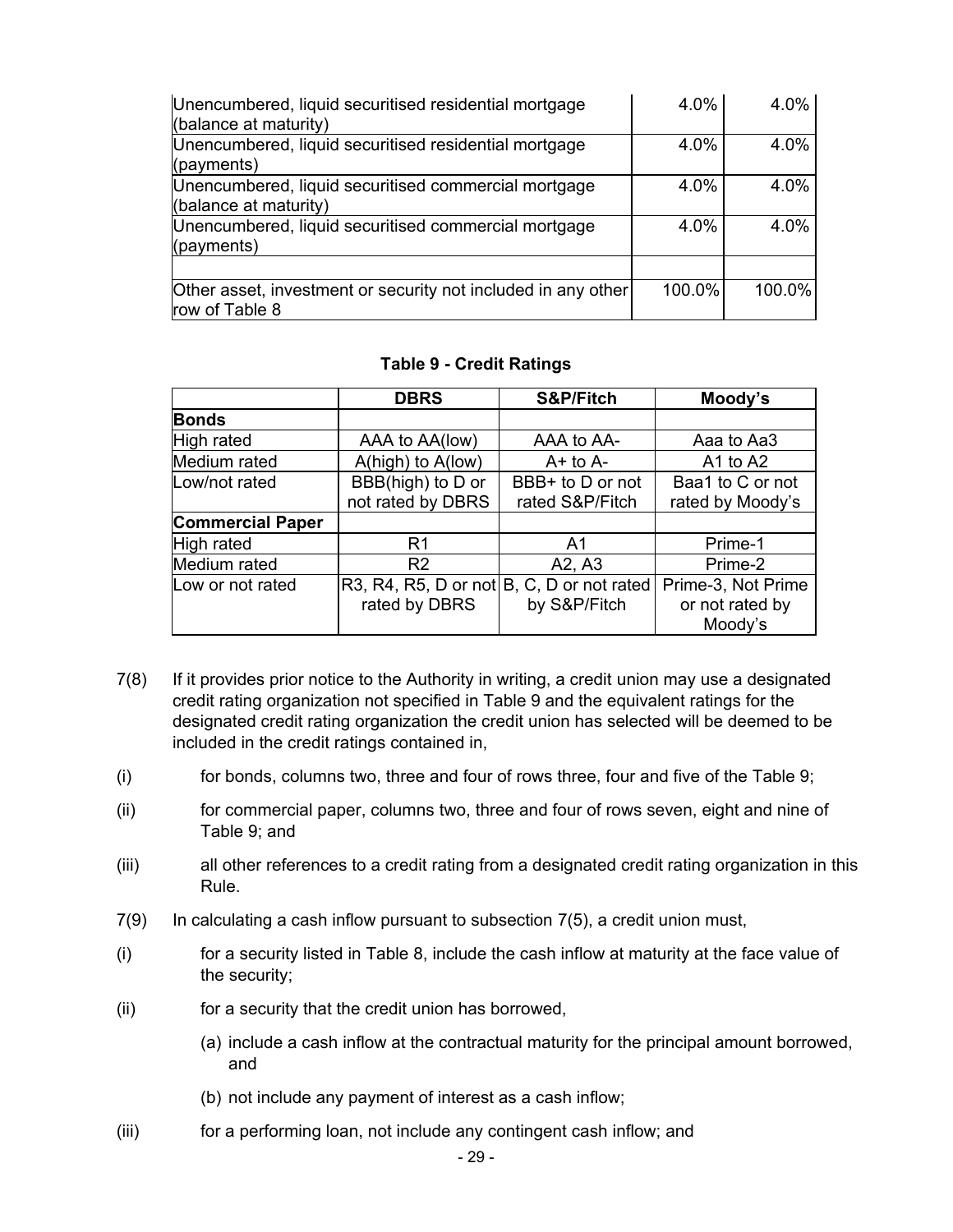- <span id="page-29-0"></span>(iv) not include a cash inflow in the credit union's calculations more than once.
- 7(10) When calculating a cash inflow pursuant to subsection [7\(5\)](#page-21-0) for a loan that is a performing loan, provided that the credit union reports cash outflows for its deposit cash outflows in a consistent manner pursuant to subsection [7\(14\)](#page-31-0) and uses the same method for each measurement period in Table 8, a credit union must include either,
- (i) a blended loan amortization and interest payment; or
- (ii) an amortization payment.
- 7(11) If calculating a cash inflow pursuant to subsection [7\(5\)](#page-21-0),
- (i) a credit union must include a cash inflow from a derivative at its expected contractual payment date in accordance with the valuation methodology that the credit union uses for the derivative;
- (ii) an option is deemed to be exercised when it is 'in the money' for the purchaser of the option;
- (iii) a credit union may offset a derivative cash inflow against a derivative cash outflow with a counterparty if the credit union has a netting agreement with that counterparty; and
- (iv) if a credit union has collateralized a derivative with liquid assets, the derivative cash inflow must be calculated net of any corresponding outflow that would result from the contractual obligation for the collateral to be posted by the credit union.
- 7(12) Cumulative cash outflows means the sum of a credit union's cash outflows.
- 7(13) Subject to subsections [7\(14\)](#page-31-0) to [7\(21\),](#page-32-0) a cash outflow means a cash outflow from a liability of a credit union that is an item specified in a row in column one of Table 10,
- (i) unless otherwise specified in this Rule, measured at the end of the liability's residual contractual maturity date or earliest option date on a declining balance basis for each measurement period for which a percentage is specified in columns two, three or four for that row in Table 10; and
- (ii) multiplied, for the measurement period, by the percentage specified in column, two, three or four for that row in Table 10.

|                                      | <b>Measurement period</b>                       |                                                  |                       |
|--------------------------------------|-------------------------------------------------|--------------------------------------------------|-----------------------|
| Item                                 | <b>Within month 1</b><br>or initial<br>maturity | <b>Within month</b><br>$2 - 12$                  | More than12<br>months |
|                                      |                                                 | <b>Outflow</b> (expressed as a percentage of the |                       |
|                                      |                                                 | value of the item in the financial statements    |                       |
|                                      | of the credit union)                            |                                                  |                       |
| <b>Retail Deposits</b>               |                                                 |                                                  |                       |
| <b>Stable Deposits</b>               |                                                 |                                                  |                       |
| a) Retail deposit that is an insured | 3%                                              | $1\%$ per month                                  | $0\%$                 |
| deposit and a demand deposit with    |                                                 | on declining                                     |                       |
| an established relationship or in a  |                                                 | balance.                                         |                       |
| transactional account.               |                                                 |                                                  |                       |
|                                      |                                                 |                                                  |                       |

#### **Table 10 - Cash Outflows**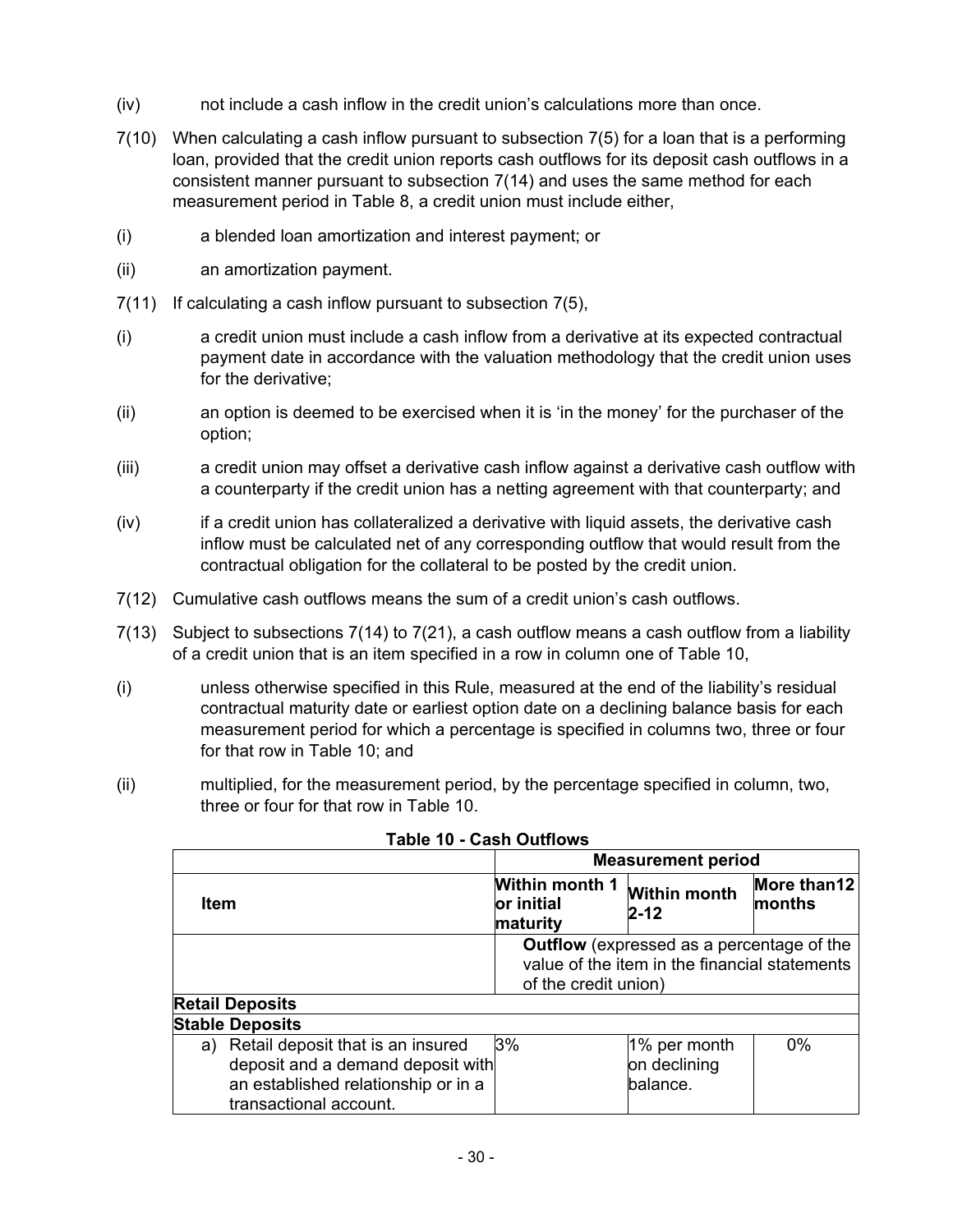| b)   | Retail deposit that is an insured<br>deposit and a term deposit with an maturity. Net<br>established relationship or in a<br>transactional account.                        | 3% at initial<br>balance rolls<br>over with same<br>term.                   | $1\%$ at<br>subsequent<br>maturity dates<br>on declining<br>balance. | 0%    |
|------|----------------------------------------------------------------------------------------------------------------------------------------------------------------------------|-----------------------------------------------------------------------------|----------------------------------------------------------------------|-------|
| c)   | Retail deposit that is an insured<br>deposit, a demand deposit without<br>an established relationship and is<br>not a transactional account.                               | 5%                                                                          | 1% per month<br>on declining<br>balance.                             | $0\%$ |
| d)   | Retail deposit that is an insured<br>deposit and a term deposit without maturity. Net<br>an established relationship and is<br>not a transactional account.                | 5% at initial<br>balance rolls<br>over with same<br>term.                   | 1% at<br>subsequent<br>maturity dates<br>on declining<br>balance.    | $0\%$ |
|      | ess Stable Deposits                                                                                                                                                        |                                                                             |                                                                      |       |
| e) - | Brokered deposit that is a demand 10%<br>deposit.                                                                                                                          |                                                                             | 5% per month<br>on declining<br>balance.                             | 0%    |
| f    | Brokered deposit that is a<br>term deposit.                                                                                                                                | 10% at initial<br>maturity. Net<br>balance rolls<br>over with same<br>term. | 5% at<br>subsequent<br>maturity dates<br>on declining<br>balance.    | 0%    |
| g)   | Uninsured deposit that is a<br>demand deposit.                                                                                                                             | 10%                                                                         | 5% per month<br>on declining<br>balance.                             | $0\%$ |
| h)   | Uninsured deposit that is a term<br>deposit.                                                                                                                               | 10% at initial<br>maturity. Net<br>balance rolls<br>over with same<br>term. | 5% at<br>subsequent<br>maturity dates<br>on declining<br>balance.    | 0%    |
|      | <b>Unsecured Wholesale Funding</b>                                                                                                                                         |                                                                             |                                                                      |       |
| i)   | Unsecured wholesale funding that 100% at initial<br>is a term deposit with a maturity of maturity. No<br>greater than 30 days.                                             | rollover.                                                                   | 0%                                                                   | 0%    |
| j)   | Operational deposit from a non-<br>financial institution that is an<br>insured deposit and a demand<br>deposit or a term deposit with a<br>maturity of 30 days or less.    | 3%                                                                          | 3% per month<br>on declining<br>balance.                             | 0%    |
| k)   | Operational deposit from a non-<br>financial institution that is an<br>uninsured deposit and a demand<br>deposit or a term deposit with a<br>maturity of 30 days or less.  | 10%                                                                         | 5% per month<br>on declining<br>balance.                             | 0%    |
| I)   | Non-operational deposit from a<br>non-financial institution that is an<br>insured deposit and a demand<br>deposit or a term deposit with a<br>maturity of 30 days or less. | 12.5%                                                                       | 5% per month<br>on declining<br>balance.                             | 0%    |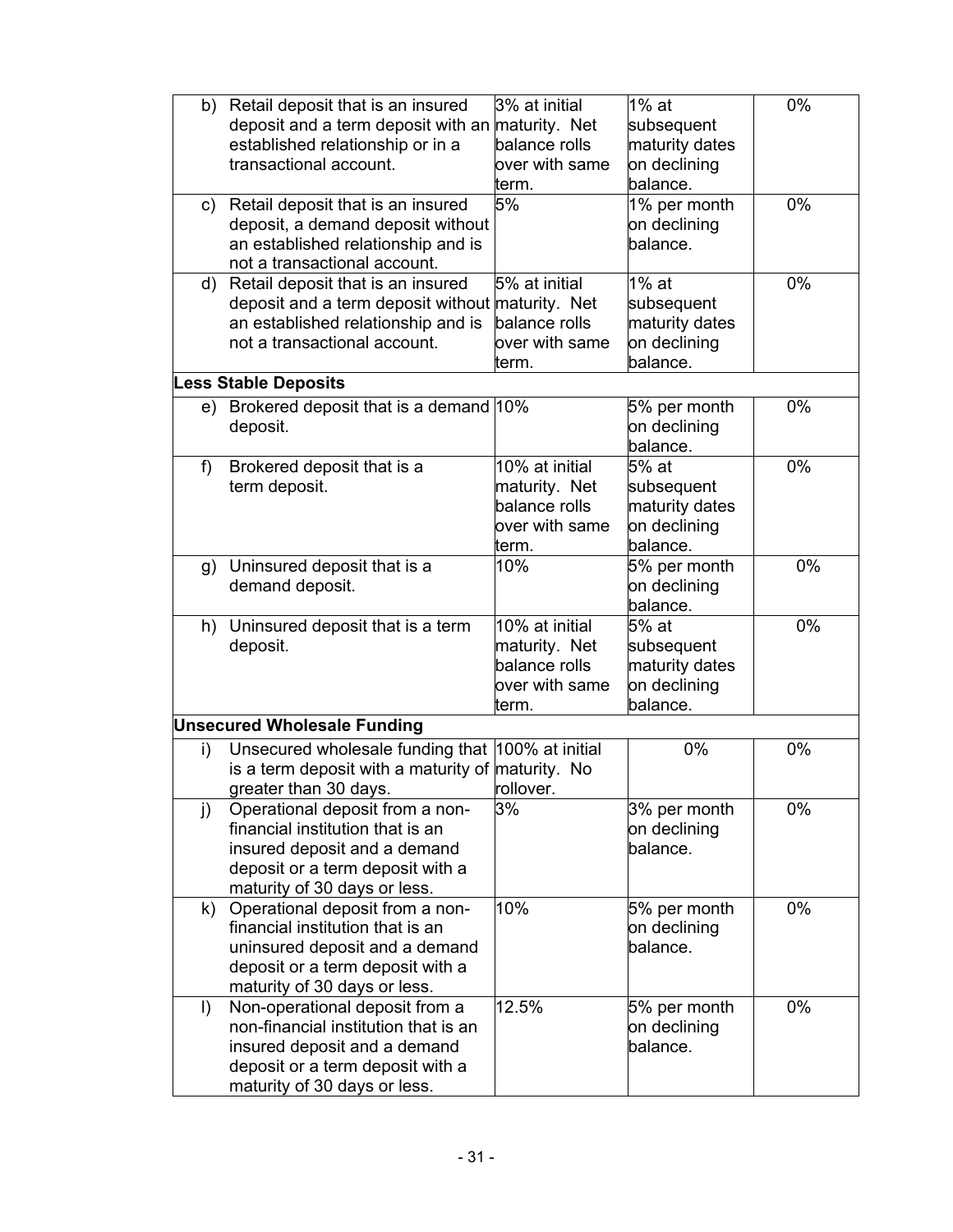<span id="page-31-0"></span>

| n)                                      | m) Non-operational deposit from a<br>non-financial institution that is an<br>uninsured deposit and a demand<br>deposit or a term deposit with a<br>maturity of 30 days or less.<br>Non-operational deposit from a                                                                                                                                        | 12.5%<br>100% at month                                                  | 10% per month<br>on declining<br>balance.<br>0% | 0%<br>$0\%$                                                  |
|-----------------------------------------|----------------------------------------------------------------------------------------------------------------------------------------------------------------------------------------------------------------------------------------------------------------------------------------------------------------------------------------------------------|-------------------------------------------------------------------------|-------------------------------------------------|--------------------------------------------------------------|
|                                         | financial institution.                                                                                                                                                                                                                                                                                                                                   | 1.                                                                      |                                                 |                                                              |
| <b>Borrowings and Other Liabilities</b> |                                                                                                                                                                                                                                                                                                                                                          |                                                                         |                                                 |                                                              |
| o)                                      | Operating or clearing account at<br>Central 1, other central or<br>Desjardins Group (in the case of<br>La Caisse Desjardins Ontario<br>Credit Union Inc.) or from a<br>financial institution.                                                                                                                                                            | 100%                                                                    | 0%                                              | 0%                                                           |
|                                         | p) Term borrowing from Central 1,<br>other central or Desjardins Group<br>(in the case of<br>La Caisse Desjardins Ontario<br>Credit Union Inc.) or a financial<br>institution for cash management<br>purpose, occasional borrowing,<br>assistance with fixed asset<br>purchase, or to assist in the credit<br>union's asset and liability<br>management. | 100% at<br>contractual<br>maturity date (no maturity date<br>rollover). | $100\%$ at<br>contractual<br>(no rollover).     | 100% at<br>contractual<br>maturity<br>date (no<br>rollover). |
| q)                                      | Other borrowing, including a<br>securitization.                                                                                                                                                                                                                                                                                                          | 100% at<br>contractual<br>maturity date.                                | 100% at<br>contractual<br>maturity date.        | $100\%$ at<br>contractual<br>maturity<br>date.               |
| r)                                      | Security sold short or lent, or<br>funding guarantee to a subsidiary<br>or branch.                                                                                                                                                                                                                                                                       | 100% of<br>principal.                                                   | 0%                                              | $0\%$                                                        |
| s)                                      | Derivative.                                                                                                                                                                                                                                                                                                                                              | In accordance<br>with subsection<br>$7(19)$ .                           | In accordance<br>with subsection<br>7(19).      | In<br>accordance<br>with<br>subsection<br>$7(19)$ .          |
| t)                                      | Equity.                                                                                                                                                                                                                                                                                                                                                  | 0%                                                                      | 0%                                              | 100%                                                         |

- 7(14) A credit union must report any liability of a credit union that it not included in any row of Table 10 as part of its net cumulative cash flow report in subsection [9\(3\)](#page-33-0) but must not include that liability as a cash outflow pursuant to subsection [7\(13\).](#page-29-0)
- 7(15) When calculating a cash outflow pursuant to subsection [7\(13\)](#page-29-0) for any type of deposit, provided that the credit union adopts a consistent approach to report loan payment cash inflows pursuant to subsection [7\(10\)](#page-29-0) and uses the same method for each measurement period in Table 10, a credit union must use,
- (i) a blended deposit repayment and interest payment; or
- (ii) an interest payment.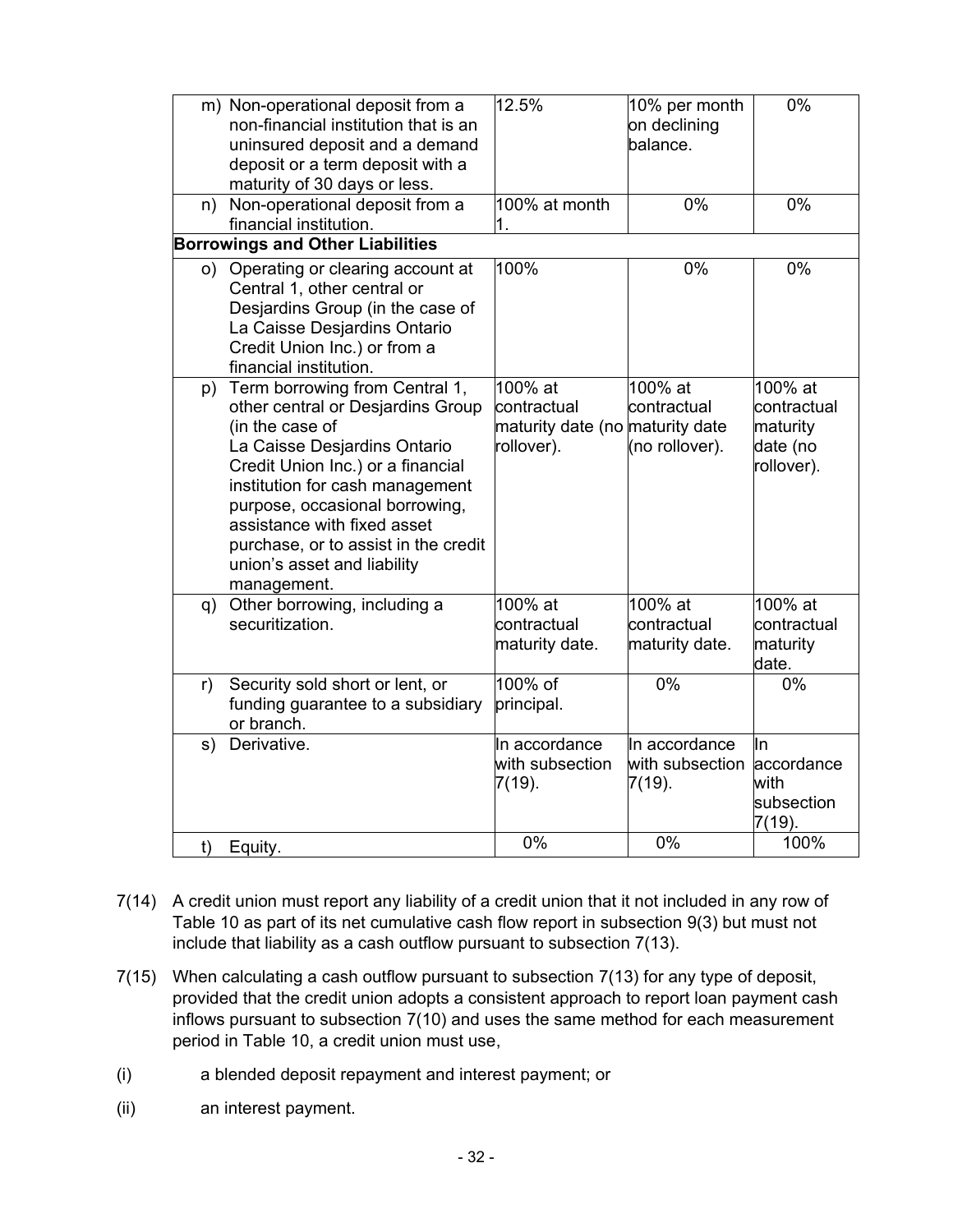- <span id="page-32-0"></span>7(16) If a liability of a credit union can be described as more than one type of item in column one of Table 10, the credit union must report the cash outflow for the liability using the item type that will result in the highest possible level of cash outflow.
- 7(17) When calculating a cash outflow pursuant to subsection [7\(13\),](#page-29-0) a credit union may, for each liability, report the initial monthly amount calculated for that liability pursuant to column two of Table 10 using the amount of such liability in the financial statements for the credit union's most recently completed financial year.
- 7(18) When calculating a cash outflow pursuant to subsection [7\(13\),](#page-29-0) a credit union must report a cash outflow for a term deposit that is cashable as a demand deposit at the earliest date on which the depositor has the right to redeem the deposit.
- 7(19) When calculating a cash outflow pursuant to subsection [7\(13\),](#page-29-0)
- (i) a credit union must include a cash outflow from a derivative at its expected contractual payment date in accordance with the valuation methodology that the credit union uses for the derivative;
- (ii) an option is deemed to be exercised when it is 'in the money' for the purchaser of the option;
- (iii) a credit union may offset a derivative cash outflow against a derivative cash inflow with a counterparty if the credit union has a netting agreement with that counterparty; and
- (iv) if a credit union has collateralized a derivative with liquid assets, the derivative cash outflow must be calculated net of any corresponding cash inflow that would result from the contractual obligation for the collateral to be provided to the credit union, if the credit union can use the collateral in new cash raising transaction.
- 7(20) In this section, an off-balance sheet funding guarantee means an agreement or obligation for the credit union to extend funds in the future to a counterparty.
- 7(21) A credit union must, when calculating its net cumulative cash flow, report an off-balance sheet funding guarantee as part of its net cumulative cash flow using the Table 10 item type for the obligation that underlies that off-balance sheet funding guarantee if the credit union's agreement with the counterparty is irrevocable or conditionally revocable but must not include any amount from an off-balance sheet funding guarantee as a cash outflow when calculating its cumulative cash outflows.
- 7(22) When calculating a cash outflow pursuant to subsection [7\(13\),](#page-29-0) a credit union must include each liability of the credit union to fund a subsidiary or affiliate that the credit union has not consolidated pursuant to subsection [2\(3\)](#page-7-0) if the credit union has an obligation to fund the subsidiary or affiliate.

#### **8. Diversification of Funding**

- 8(1) A credit union's liquidity policy must include standards, procedures and limits for maintaining prudent diversification of funding sources.
- 8(2) Prudent diversification of funding sources includes minimizing dependencies on and concentrations within the credit union's funding sources.

# **9. Liquidity Reporting**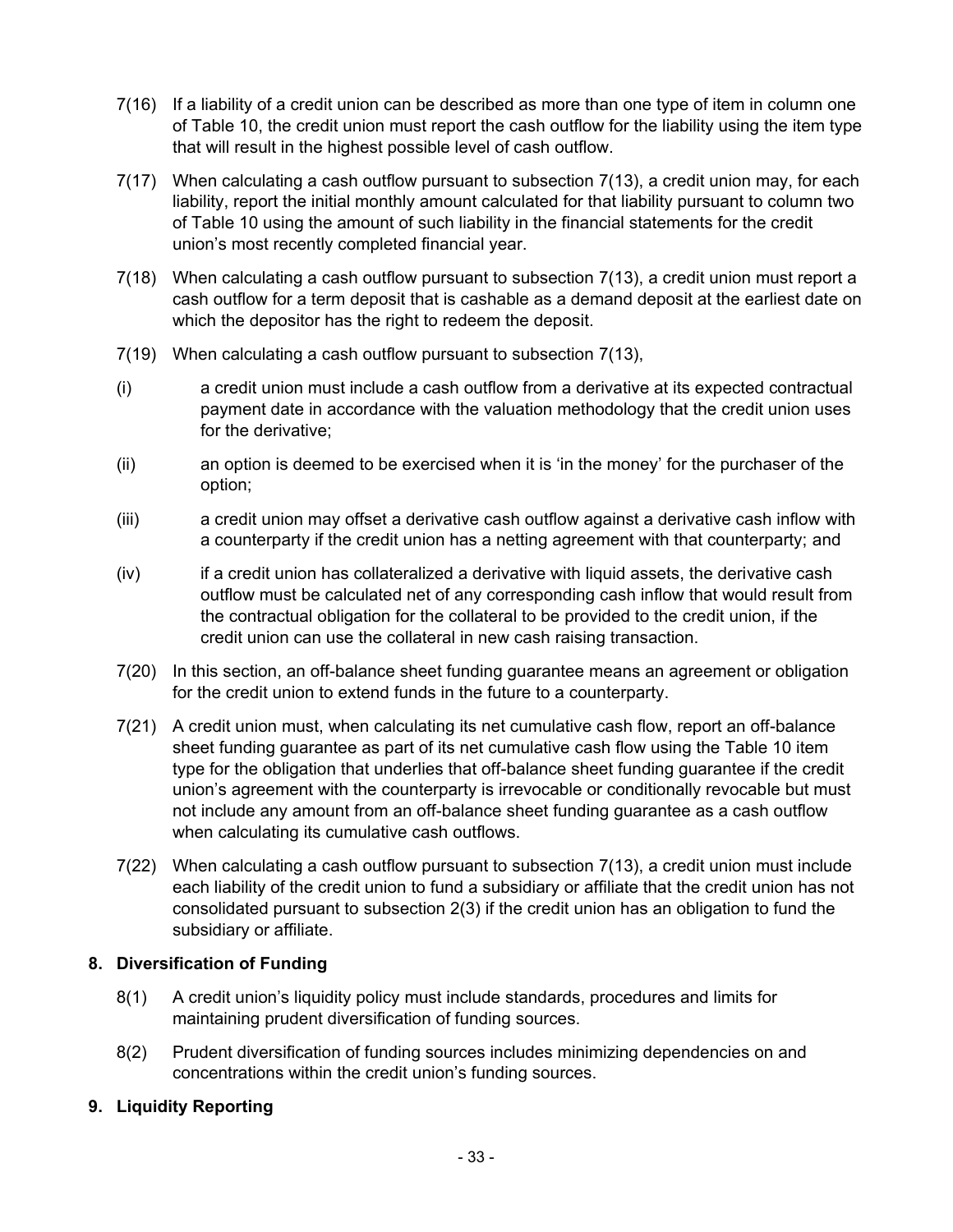- <span id="page-33-0"></span>9(1) Each month, a credit union must complete a report calculating the credit union's liquidity coverage ratio using the form of liquidity coverage ratio report approved by the Chief Executive Officer and must file its report with the Chief Executive Officer within 21 days following the end of the month for which the report was completed.
- 9(2) Subject to paragraph [3\(1\)\(iii\)](#page-7-0), each fiscal quarter, a credit union must complete a report calculating the credit union's net stable funding ratio using the form of net stable funding ratio report approved by the Chief Executive Officer and must file its report with the Chief Executive Officer within 21 days following the end of the month for which the report was completed.
- 9(3) Subject to paragraph [3\(1\)\(iv\),](#page-8-0) each fiscal quarter, a credit union must complete a report calculating the credit union's net cumulative cash flow using the form of net cumulative cash flow report approved by the Chief Executive Officer and must file its report with the Chief Executive Officer within 21 days following the end of the month for which the report was completed.
- 9(4) The Chief Executive Officer may, pursuant to section 198 of the Act, require that a credit union provide additional and more frequent reports regarding the liquidity coverage ratio, net stable funding ratio and net cumulative cash flow of the credit union or any other information related to a credit union's liquidity.

#### **10. Internal Liquidity Adequacy Assessment Process**

- 10(1) Subject to paragraph [3\(1\)\(v\)](#page-8-0), a credit union must, to comply with section 78 of the Act, establish an internal liquidity adequacy assessment process.
- 10(2) The internal liquidity adequacy assessment process of a credit union must include,
- (i) a governance structure;
- (ii) a liquidity risk tolerance that is incorporated into the liquidity and funding policies, business strategies, reporting frameworks, risk management and control functions of the credit union;
- (iii) a liquidity management philosophy that contains the liquidity goals and objectives of the credit union;
- (iv) a liquidity policy that describes the credit union's liquidity management, including liquidity targets, limits and diversification of funding sources;
- (v) processes to allow the credit union to periodically measure, manage and monitor the assets of the credit union held for liquidity purposes and funding requirements;
- (vi) liquidity testing metrics, including an analysis of changes to funding requirements under alternative scenarios;
- (vii) a liquidity contingency plan to address liquidity requirements of the credit union in stressed situations;
- (viii) further to subsections  $5(5)$  and  $6(3)$ , a process,
	- (a) to determine if is it appropriate for the credit union to measure its liquidity coverage ratio, including expected cash inflows and expected cash outflows, and its net